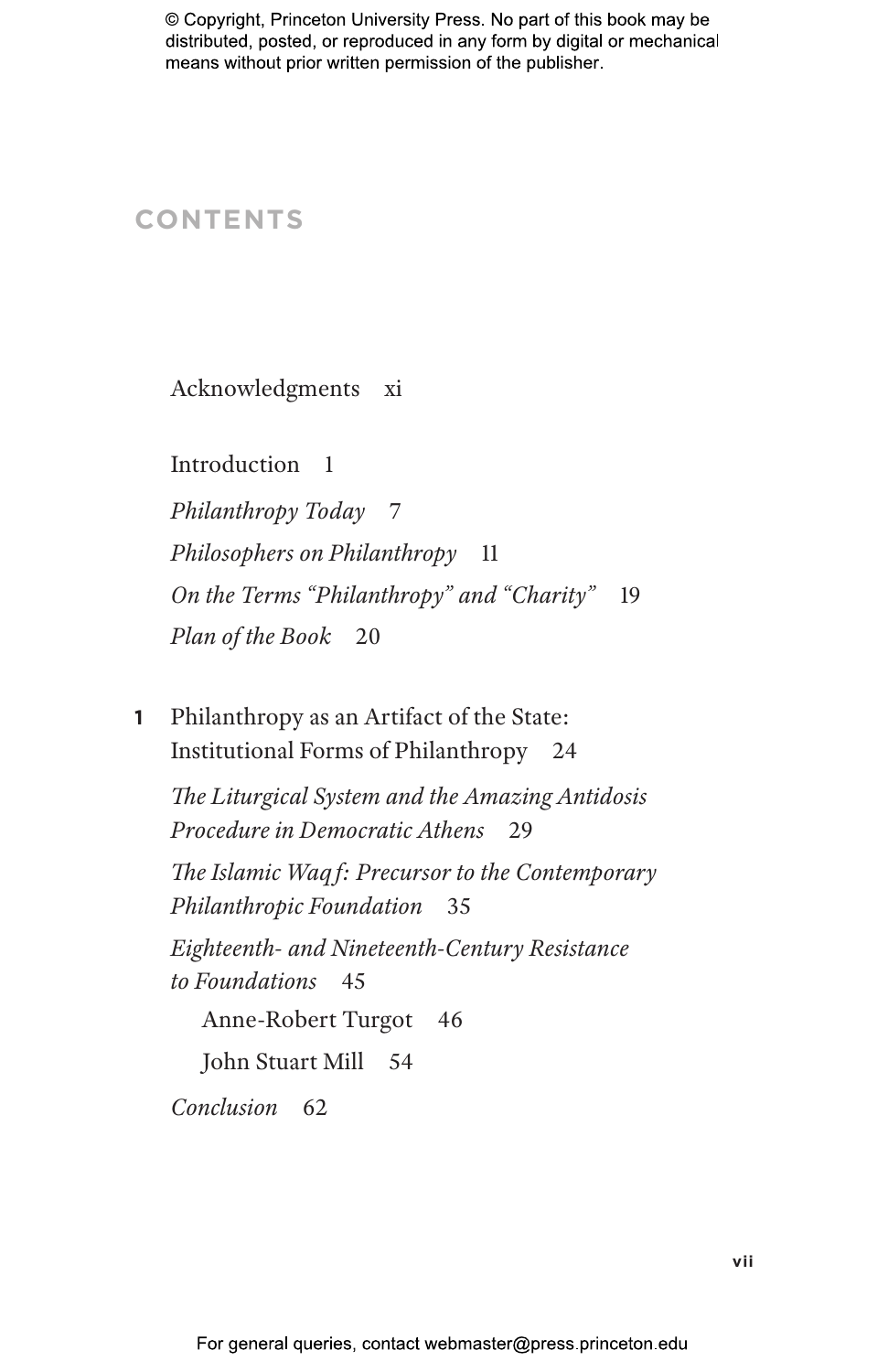- **viii** CONTENTS
- **2** Philanthropy and Its Uneasy Relation to Equality 65

*Philanthropy and Equality* 67 *An Overview of Giving in the United States* 72 *Philanthropy and Tax Policy* 74 Equality and the Treatment of Donors 78 Equality and the Distribution of Charitable Giving 82 *Private Foundations* 90 *When Philanthropy Generates Greater Inequality:* 

The Plutocracy of the PTA 94

*Conclusion* 103

**3** A Political Theory of Philanthropy 106

*A Simple Framework* 110

*Justifications for Tax Incentives* 114

Tax Base Rationale 115

Efficiency Rationale 119

Pluralism Rationale 128

*Conclusion* 133

**4** Repugnant to the Whole Idea of a Democratic Society?: On the Role of Foundations 135

*The Birth of the Private Foundation in the United States* 137 *What Is a Foundation For?* 140 *Foundations as Institutional Oddities* 144 Foundations Lack Accountability 144 Foundations Lack Transparency 147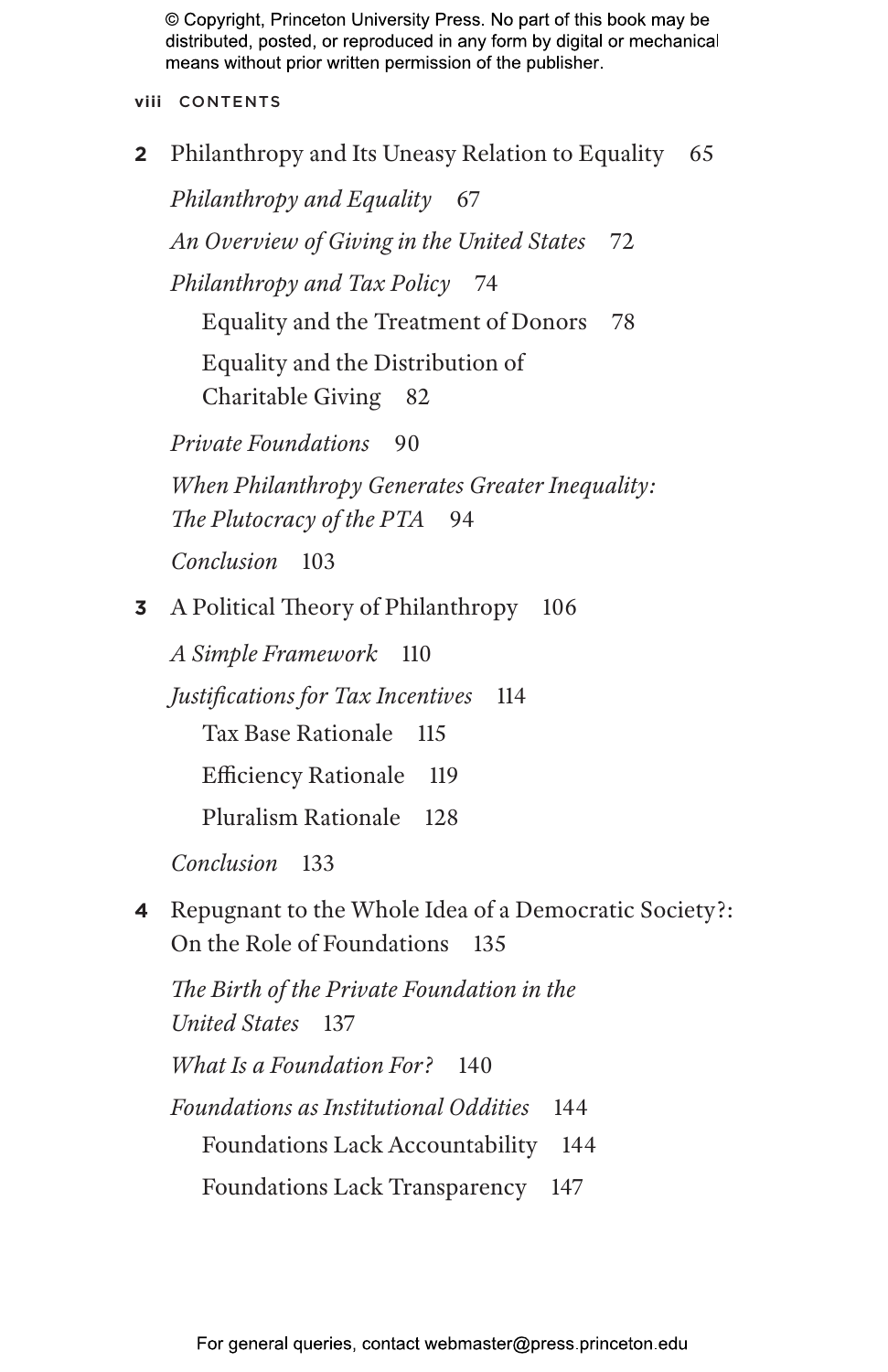CONTENTS **ix**

 Donor-Directed Purpose in Perpetuity 147 Foundations Are Generously Tax-Subsidized 148 *The Case for Foundations* 152 Pluralism 153 Discovery 159 *Conclusion* 167

**5** Philanthropy in Time: Future Generations and Intergenerational Justice 169

*Just Savings and Intergenerational Assistance* 175 *The Reproduction of Social Capital Argument* 178 *The Precaution against Remote Risks Argument* 184 *The Discovery Argument* 190 *Conclusion* 193

Conclusion 195 Notes 201 Bibliography 223 Index 233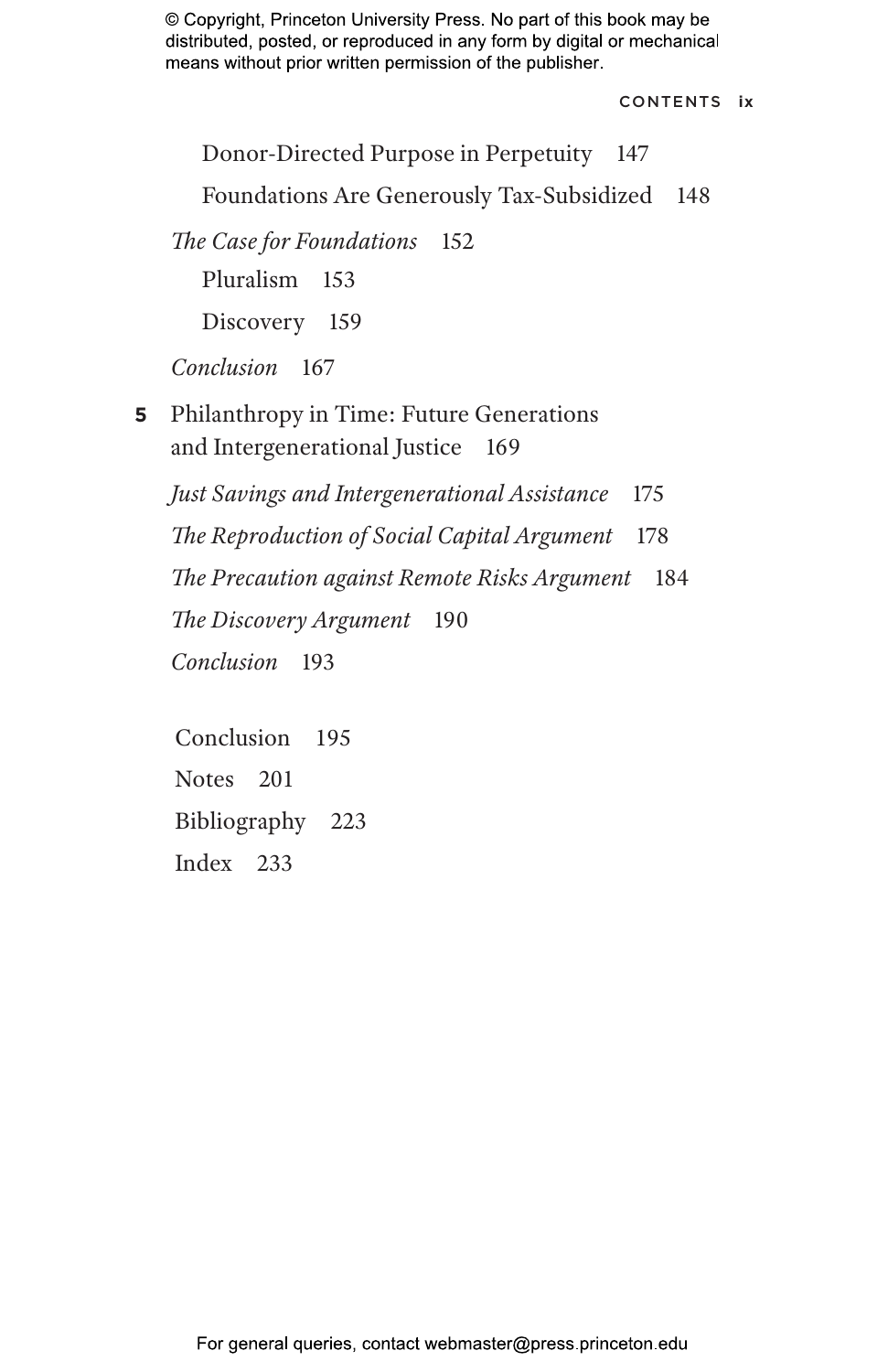# **Introduction**

"Your fortune is rolling up, rolling up like an avalanche! You must keep up with it! You must distribute it faster than it grows! If you do not, it will crush you, and your children, and your children's children!"1 So wrote Frederick Gates to sixty-seven-yearold John D. Rockefeller in 1906. Rockefeller was the founder of Standard Oil, a corporation that had generated a colossal fortune and made him the richest man in the world. For some years already, Rockefeller had relinquished the day-to-day operations of the company and was dedicating an increasing amount of his time to charitable giving. Gates was Rockefeller's main and trusted advisor on business and philanthropic matters.

In the 1880s, as Rockefeller's wealth accumulated, he was trailed constantly and contacted daily by ordinary people seeking charitable favors. "Neither in the privacy of his home nor at his table, nor in the aisles of his church, nor during his business hours, nor anywhere else," wrote Gates, "was Mr. Rockefeller secure from insistent appeal."2 His lawyer once told Congress that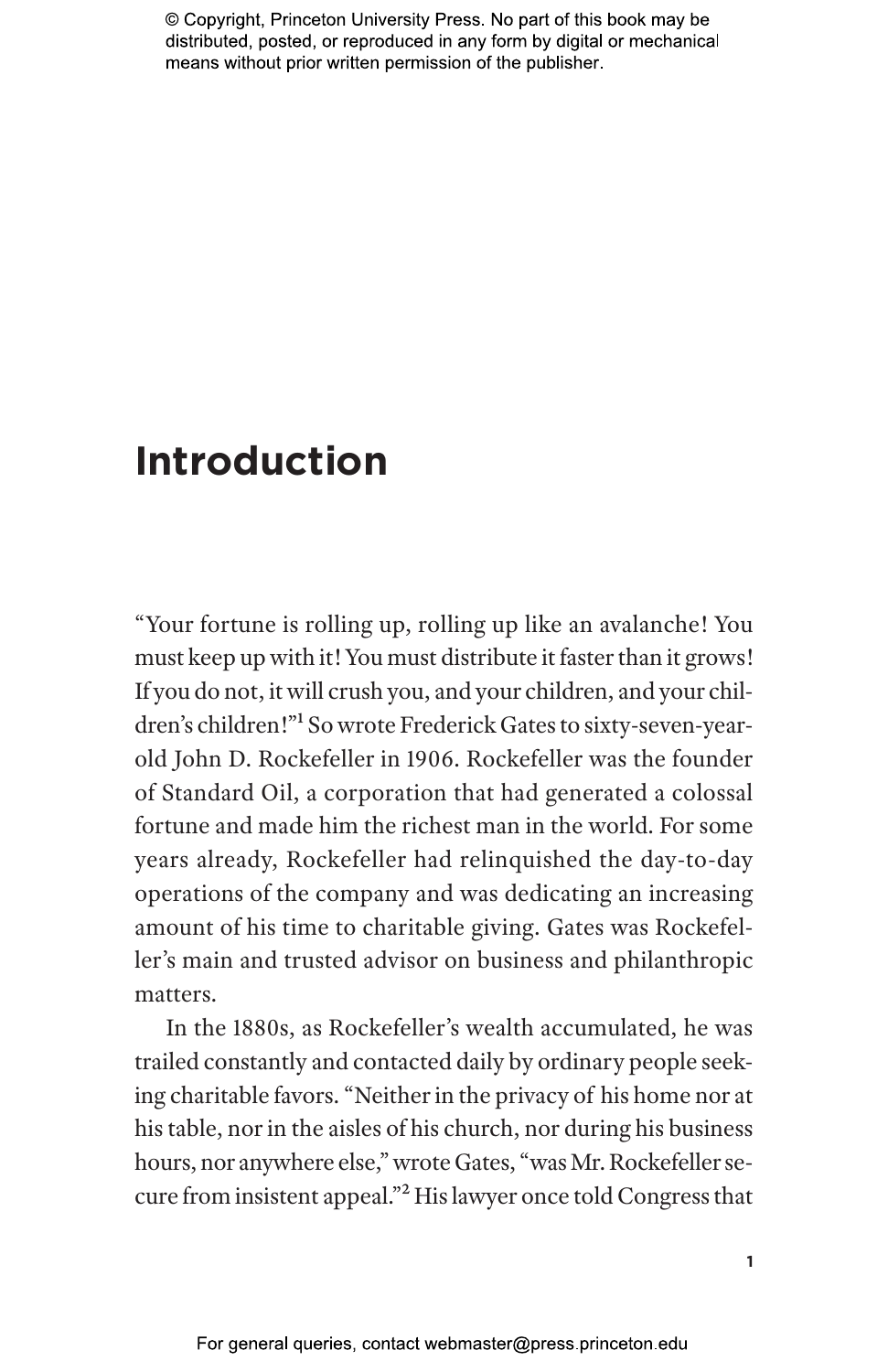**2** INTRODUCTION

Rockefeller received four to five hundred letters per day, most asking for a donation. One steamliner from Europe delivered five thousand letters soliciting funds, and after one especially large Rockefeller gift was announced, the following month the oil magnate received more than sixty thousand letters asking for charity. Rockefeller, a devout Christian, prided himself on dispensing gifts to the genuinely needy, but the volume of requests made impossible any cursory examination much less serious review of each appeal. Shortly after making the founding grant to establish the University of Chicago in 1890, Rockefeller decided he needed full-time philanthropic guidance. He sought the assistance of Gates, a former Baptist minister who had been involved in the creation of the University of Chicago, and Gates became Rockefeller's chief advisor in 1891.

By the early 1900s, Rockefeller's ever-growing fortune had attained Everest-like proportions, peaking in 1916 at more than \$1 billion.<sup>3</sup> Gates knew that Rockefeller wished to give away most of his wealth. And Gates realized that at such a mountainous scale, responding to individual appeals for donations was impracticable. Gates was further concerned that unless Rockefeller devised some grand plan, his heirs would be left to disburse the money without his guidance and, therefore, with uncertain results. To match the size of his wealth, it was necessary to do more than accelerate the pace of giving. He would have to shift from retail charity to wholesale philanthropy, he would have to seek to address root causes of social ills rather than provide direct relief through alms, and he would have to pursue a broad mission with a global vision.

Working together, Rockefeller and Gates soon devised a plan for something novel: to create a general-purpose philanthropic foundation whose mission would be nothing less, and nothing more specific, than to benefit humankind. The proposed mis-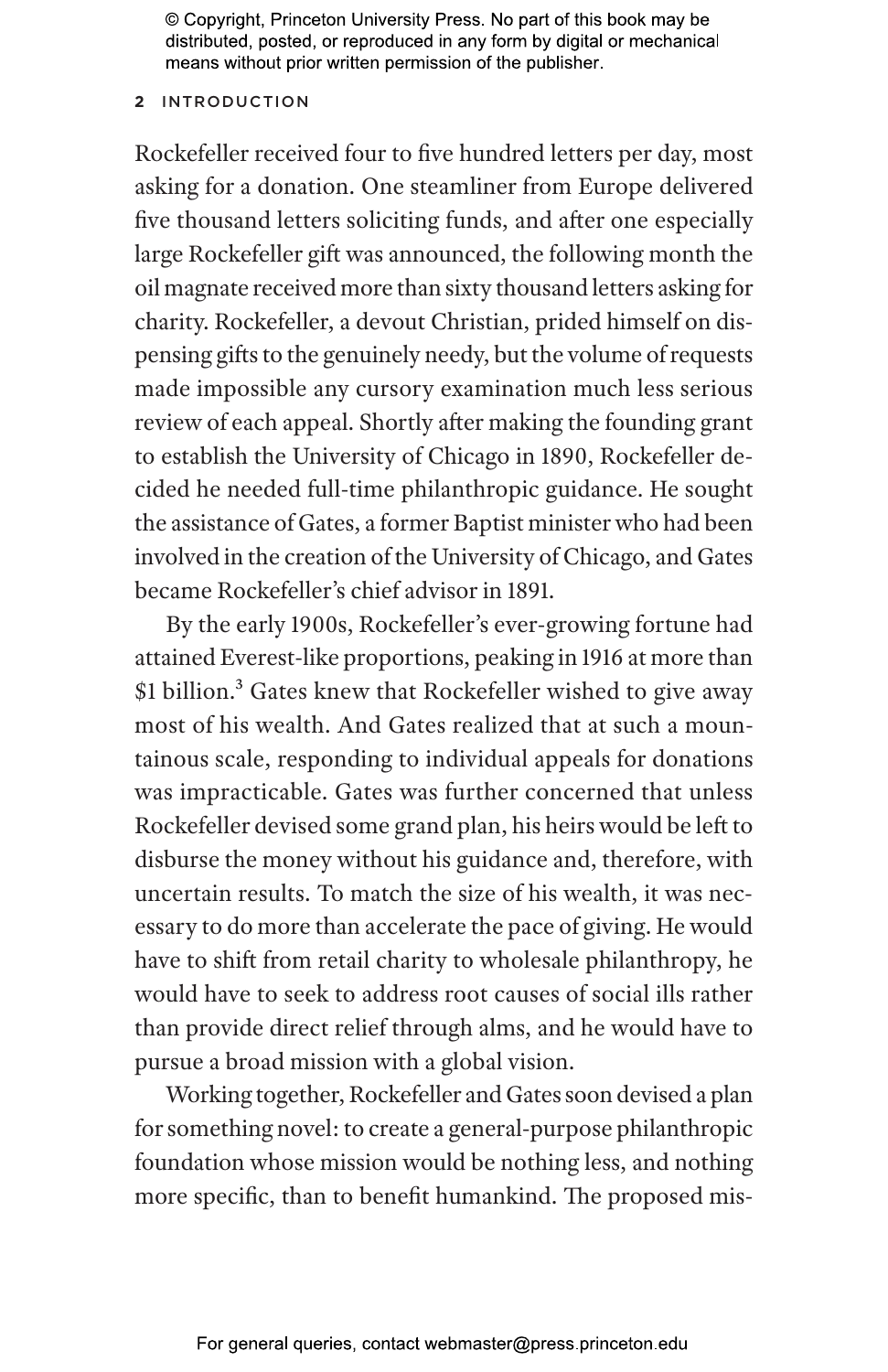#### Introduction **3**

sion was "to promote the well-being and advance the civilization of the people of the United States and its territories and possession and of foreign lands in the acquisition and dissemination of knowledge; in the prevention and relief of suffering and in the promotion of any and all of the elements of human progress."4 Such a mission would permit Rockefeller and his handpicked trustees to undertake virtually any project they deemed worthy.

Rockefeller, like any other person, was free to make donations to other people or to existing organizations. But Gates imagined creating an entity more enduring, living beyond Rockefeller's lifetime, that would be administered by a small body of experts. It would be a variation on the idea of an existing legal form, the perpetual charitable trust. Gates was well aware of the significance of the proposed trust for democratic life. The foundation would be so large that its "administration would be a matter of public concern, public inquiry, and public criticism."5

As with the creation of any charitable trust, to establish this new foundation would require a charter, or formal permission to incorporate, from a public body. Although it likely would have been easy to obtain a charter from the New York state legislature, Rockefeller and his advisors were concerned that a state charter would impose limits on their foundation's size and purpose. State legislatures frequently capped philanthropic endowments at \$3 million and insisted upon narrowly defined purposes. In light of their national and global aspirations, Gates recommended that Rockefeller look beyond New York and seek the imprimatur of the U.S. Congress.

In 1909 Rockefeller took the first concrete steps toward the establishment of his general-purpose foundation by conferring more than seventy thousand shares of his company, worth more than \$50 million (roughly \$1.3 billion in 2018 inflationadjusted dollars), to a new entity, the Rockefeller Foundation.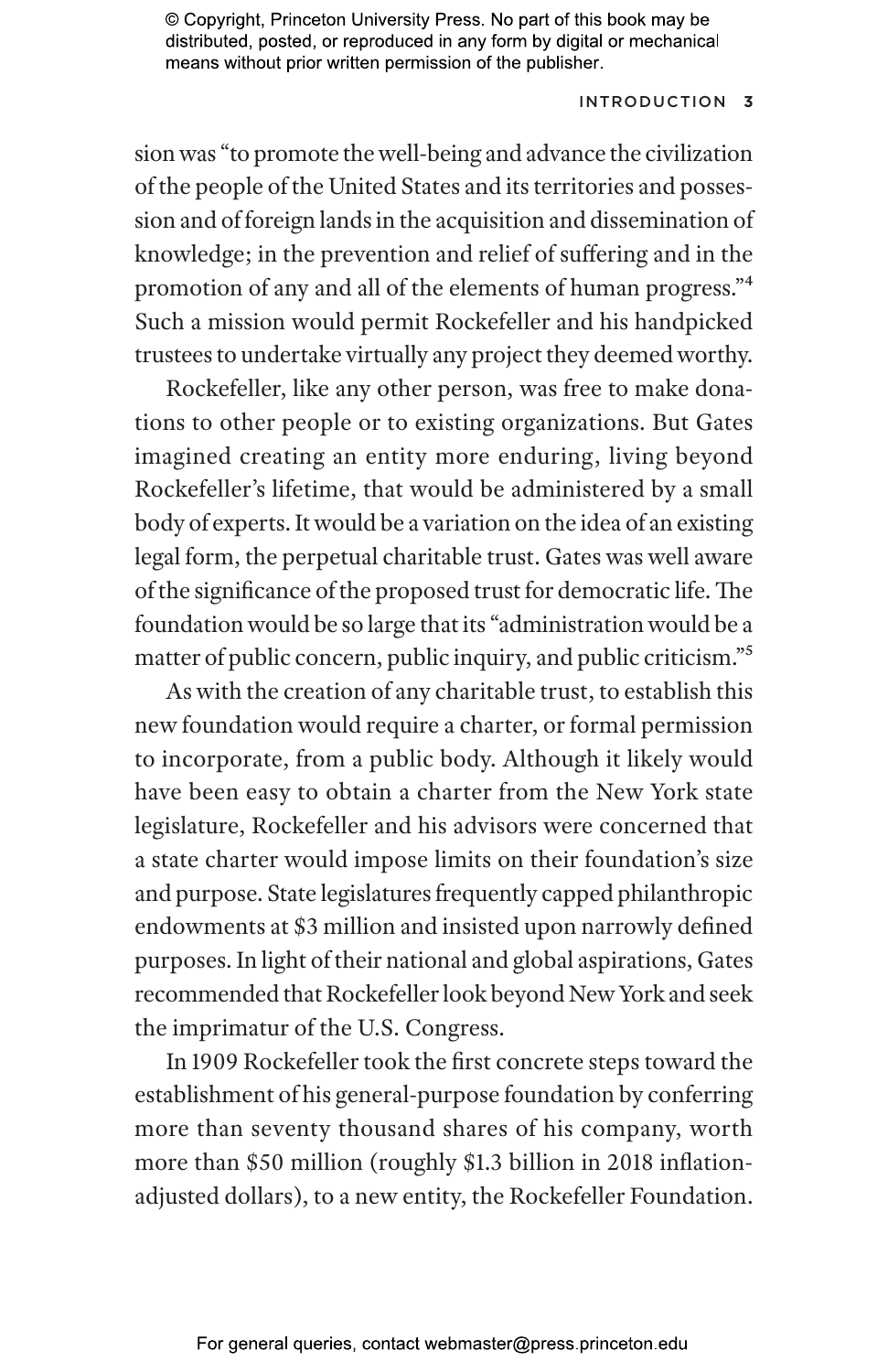**4** INTRODUCTION

He appointed three trustees: his son, his son-in-law, and Frederick Gates. A further \$50 million transfer was planned to bring the total endowment to \$100 million.

Rockefeller and his advisors then sought congressional approval of a bill to incorporate the foundation and sanction its size, open-ended purpose, and local, national, and international scope of activity.

The philanthropist immediately encountered fierce criticism in Washington. Some stemmed from resistance to Rockefeller's extraordinary wealth, obtained from the monopolistic business practices of Standard Oil and its stubborn resistance to labor unions, and from animus against the man himself. "No amount of charities in spending such fortunes," observed former U.S. president Theodore Roosevelt, "can compensate in any way for the misconduct in acquiring them." The sitting U.S. president, William Taft, called on Congress to oppose the creation of the foundation, describing the effort as "a bill to incorporate Mr. Rockefeller." American Federation of Labor president Samuel Gompers carped, "The one thing that the world would gratefully accept from Mr. Rockefeller now would be the establishment of a great endowment of research and education to help other people see in time how they can keep from being like him."6

Other critics focused not on Rockefeller the man or his business practices but on the very idea of a seemingly limitless foundation. Testifying before the Commission on Industrial Relations in 1912, Reverend John Haynes Holmes, a wellknown Unitarian minister who served for many years as the board chair of the American Civil Liberties Union, said,

I take it for granted that the men who are now directing these foundations—for example, the men who are representing the Rockefeller foundation—are men of wisdom, men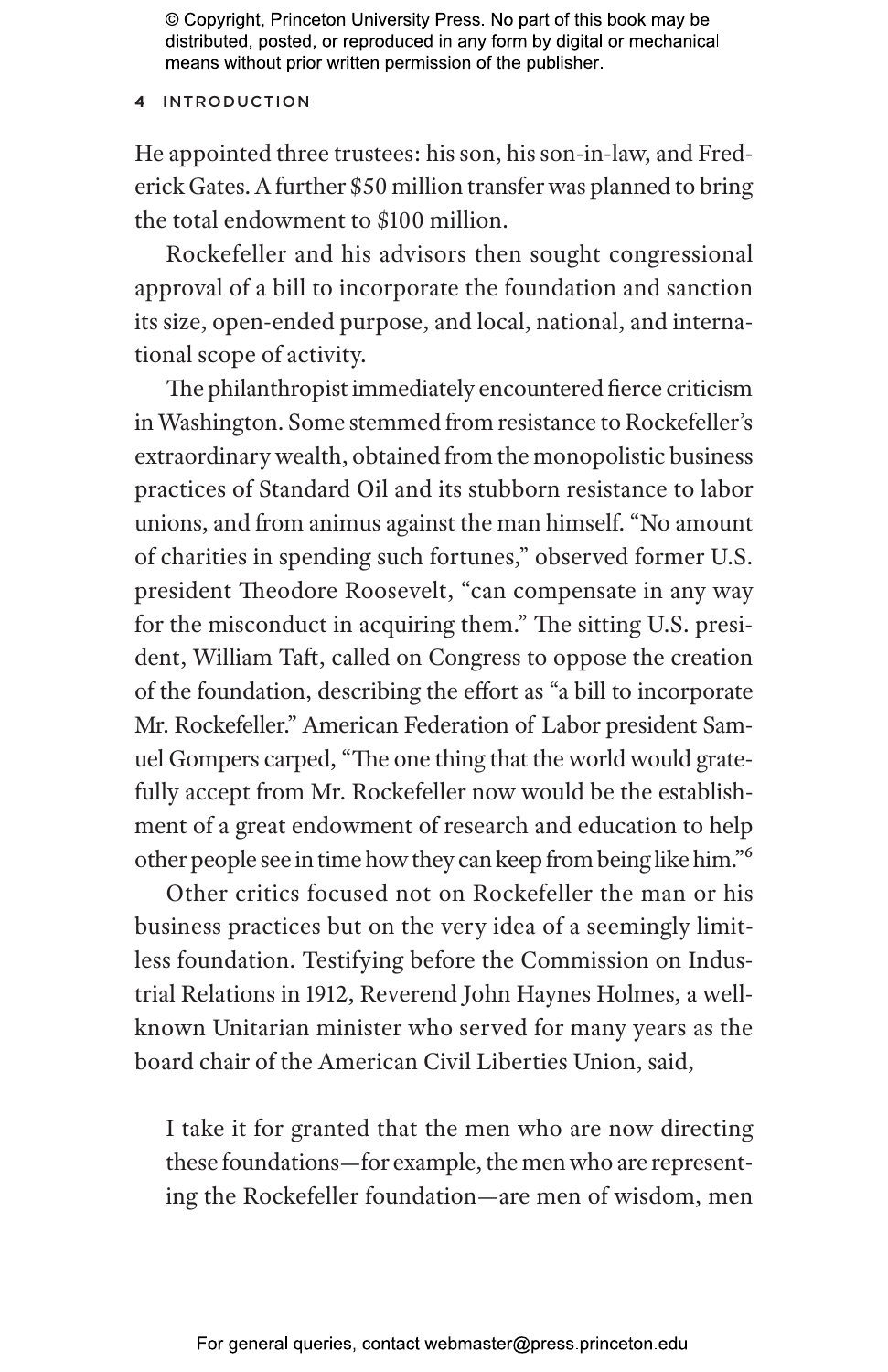## Introduction **5**

of insight, of vision, and are also animated by the very best motives. . . . [M]y standpoint is the whole thought of democracy. . . . From this standpoint it seems to me that this foundation, the very character, must be repugnant to the whole idea of a democratic society.7

A prominent lawyer and chairman of the Commission on Industrial Relations, Frank Walsh from Missouri, opposed not merely Rockefeller's foundation, but all large foundations. Writing in 1915, Walsh challenged "the wisdom of giving public sanction and approval to the spending of a huge fortune thru such philanthropies as that of the Rockefeller Foundation. My object here is to state, as clearly and briefly as possible, why the huge philanthropic trusts, known as foundations, appear to be a menace to the welfare of society."8

The concerns expressed by Holmes and Walsh were hardly eccentric. For many Americans, foundations were troubling not because they represented the wealth, possibly ill-gotten, of Gilded Age robber barons. They were troubling because they were considered a deeply and fundamentally *antidemocratic* institution, an entity that would undermine political equality, convert private wealth into the donor's preferred public policies, could exist in perpetuity, and be unaccountable except to a handpicked assemblage of trustees.

Over the course of several years, Rockefeller and his advisors lobbied friends and allies in Congress to support the chartering of his proposed foundation. Political opposition was stiffer than they had anticipated and arrived from some whom they had expected to be supporters rather than critics, such as Harvard president emeritus Charles Eliot, who publicly spoke out against the federal charter. Rockefeller's family attorney, Starr Murphy, who had drafted the initial federal charter bill,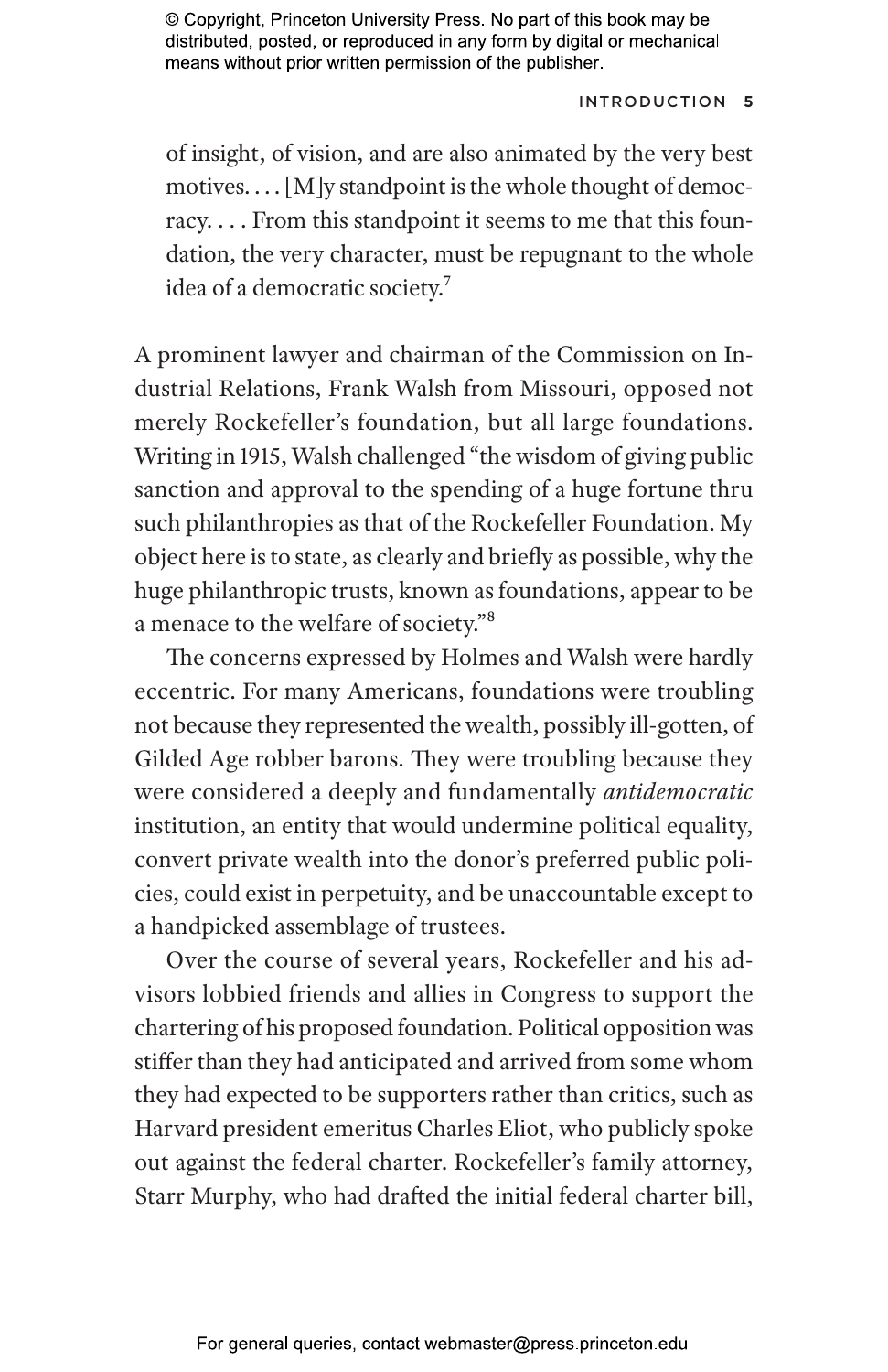**6** INTRODUCTION

met with critics and, working closely with several senators and with Rockefeller's full endorsement, eventually redrafted the bill to incorporate a host of provisions that would allow for significant public oversight of the proposed foundation and limit its size.

A cap of \$100 million would be placed on the assets of the Rockefeller Foundation. In order to prevent the endowment from growing over time and to ensure that the foundation would distribute some of its assets, all income earned from the endowment would be required to be spent annually. The duration of the foundation's activities would be limited; it would be required to spend down its entire principal after fifty years (with permission to extend to one hundred years if both twothirds of the trustees and the U.S. Congress so approved). And governance of the foundation would be subject to partial public oversight. Members of the board of trustees would be subject to a veto by a majority of a congressionally appointed board consisting, in the initial proposal, of the president of the United States, the president of the Senate, Speaker of the House, chief justice of the U.S. Supreme Court, and the presidents of Harvard, Yale, Columbia, Johns Hopkins, and the University of Chicago.9 Anxiety about the democracy-corrupting influence of a large and unaccountable private foundation was to be allayed by creating a legal template that limited the size and life span of the foundation and imposed a form of public governance on its operation.

Rockefeller scheduled a clandestine meeting with President Taft to ask for his support, and Rockefeller's advisors redoubled their efforts to win allies in Congress. In 1913, the House of Representatives passed the redrafted bill to charter the Rockefeller Foundation, yet opposition in the Senate remained firm. Despite efforts lasting several years and the offer of significant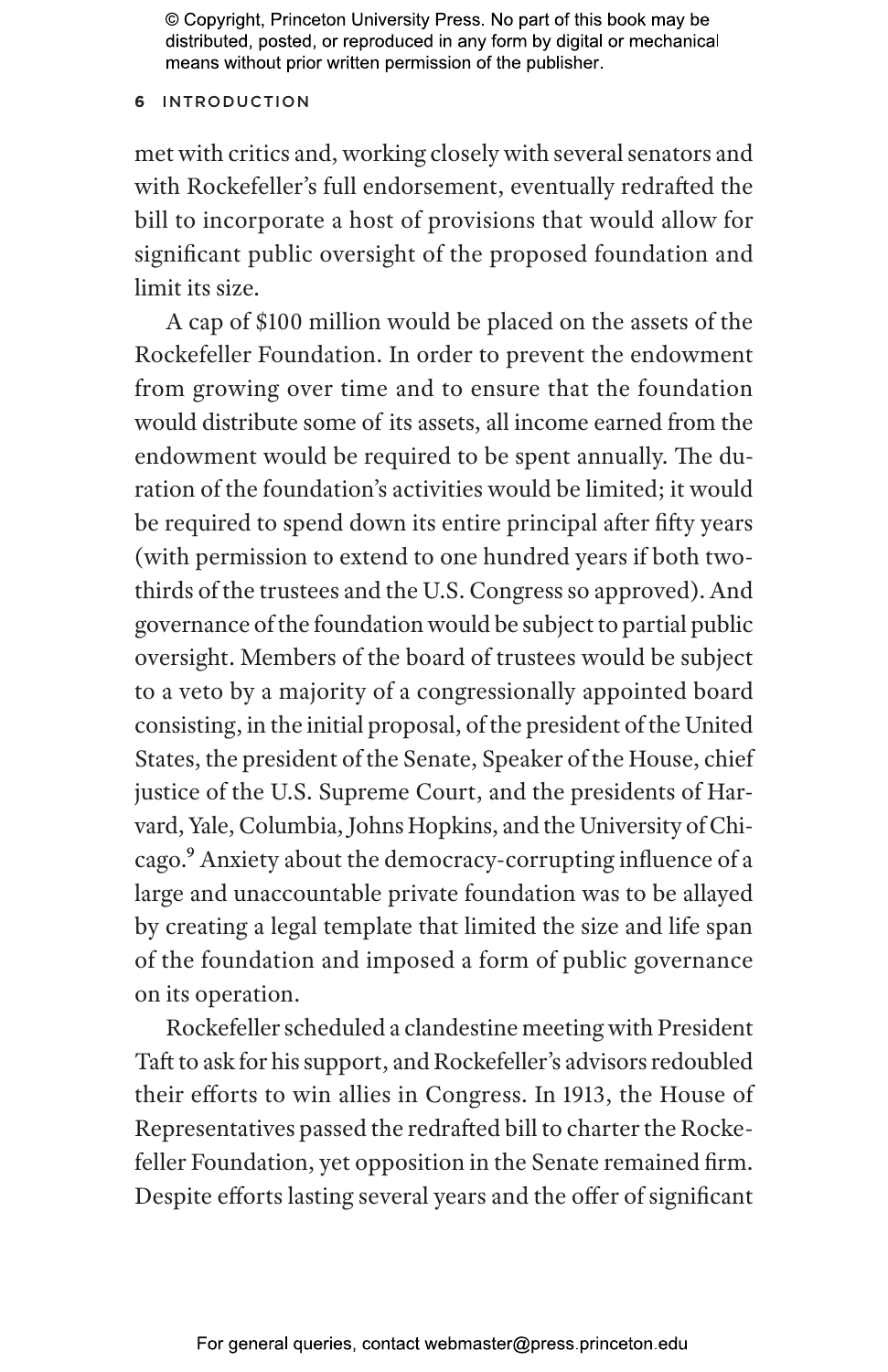#### Introduction **7**

further concessions to concerned lawmakers, the federal charter failed.

In short order, Rockefeller turned to the New York state legislature, removing each of the amendments offered in the U.S. Congress. The bill was approved and signed into law in May 1913, and the Rockefeller Foundation was officially chartered and open for philanthropic business.

## **Philanthropy Today**

Contrast Rockefeller's reception in Congress and the court of public opinion with the ceaseless praise given to the philanthropists of our age. Rather than asking about the purposes of charity and power of philanthropists, we tend instead to celebrate donors, large and small, for their generosity. We ought however to be asking, what is the role of philanthropy in a liberal democratic society, and what role *should* philanthropy play?

These are questions worth asking no matter the circumstances. Under present circumstances—astonishing growth of philanthropy in the past century, especially the rise of large private fortunes sometimes converted into large philanthropic foundations—they are questions we should pose with greater interest and urgency.

One reason is that philanthropy is a form or exercise of power. In the case of wealthy donors or private foundations especially, it can be a plutocratic exercise of power, the deployment of vast private assets toward a public purpose, frequently with the goal of changing public policy. In the United States and elsewhere, big philanthropy is often an unaccountable, nontransparent, donor-directed, and perpetual exercise of power. This is something that fits uneasily, at best, in democratic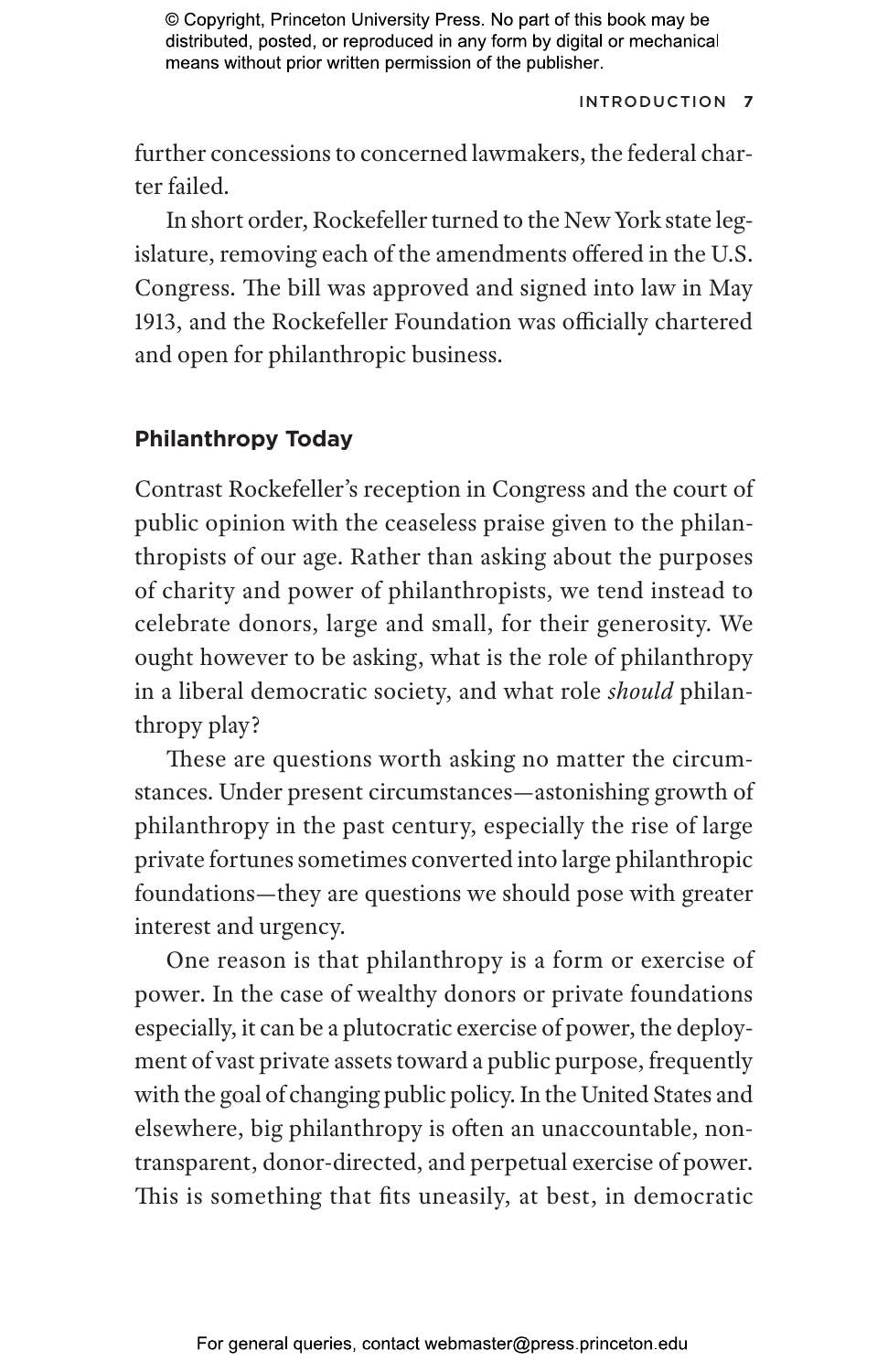**8** INTRODUCTION

societies that enshrine the value of political equality. No wonder that Reverend Holmes described the idea of the Rockefeller Foundation as "repugnant to the whole idea of a democratic society."

But there is a second reason to focus attention on philanthropy. Giving money away does not happen in a vacuum. Contemporary philanthropy in democratic societies is embedded within a set of legal rules that structure and encourage it. Whether, when, to whom, and how much people give is partly a product of laws that govern the creation of nonprofit organizations, charitable trusts, private and community foundations, and so on, and spell out the rules under which these may operate; that set up special tax exemptions for philanthropic and nonprofit organizations, and that frequently permit tax exemptions for individual and corporate donations of money and property; that enforce donor intent, often beyond the grave, creating philanthropic projects and entities that can exist, in principle, in perpetuity. What, if anything, might justify such policies?

And consider one aspect of these policies. It may seem that philanthropy is just voluntary activity, a result of the exercise of individual liberty. A moment's reflection suggests otherwise. It is indeed voluntary, but in many countries philanthropy is a tax-subsidized activity, partly paid for by all taxpayers. Strictly speaking, then, donors are not exercising a liberty to give their money away; they are subsidized to exercise a liberty they already possess. Unlike the Rockefeller and Carnegie era when enormous philanthropic entities were created without any tax concessions for doing so (because the personal income taxation had yet to be adopted; it would arrive only in 1917), today philanthropy is partially underwritten by the state through a complex web of advantageous tax laws that apply to donors as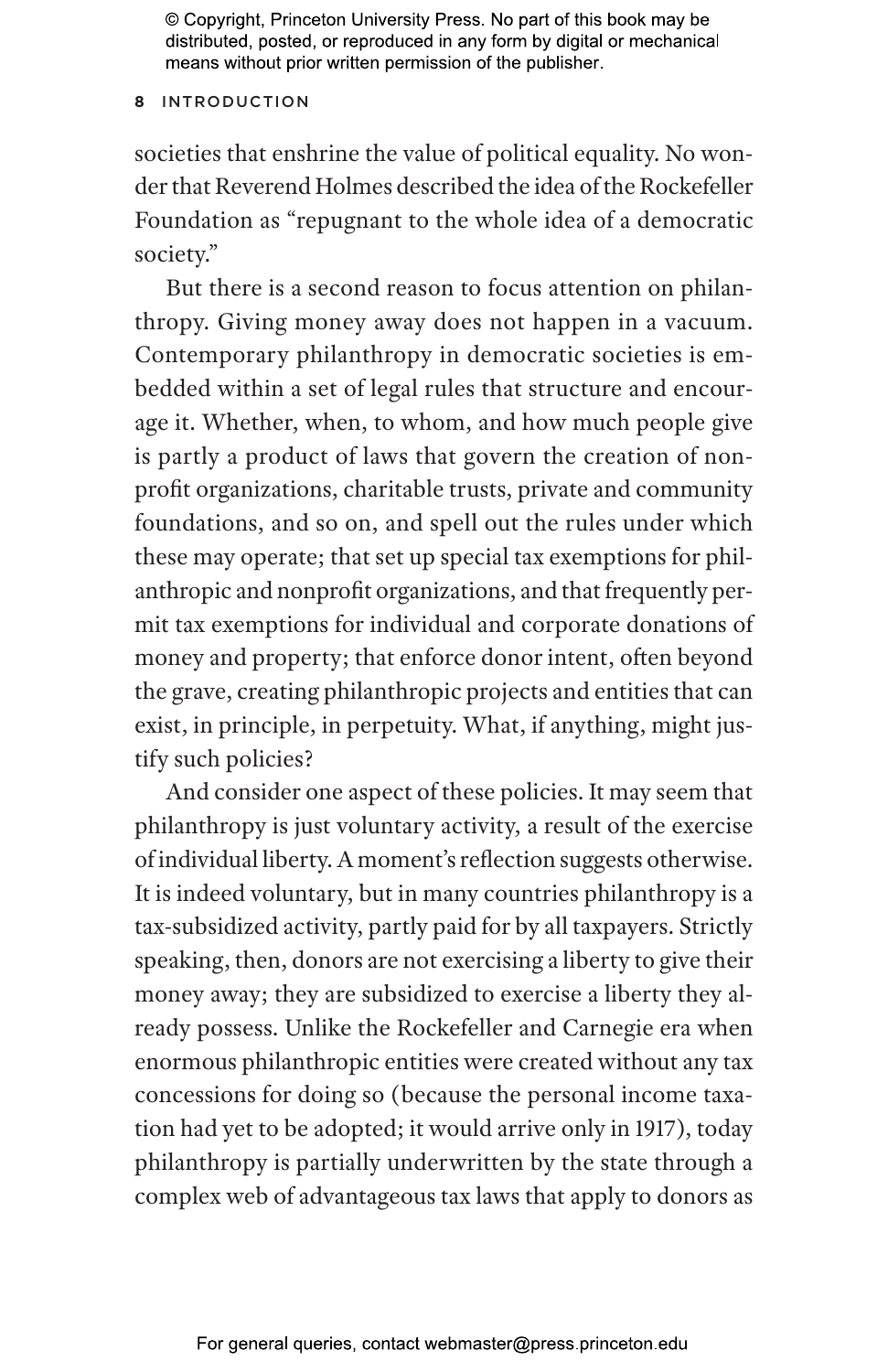#### Introduction **9**

well as to nonprofit organizations and private foundations. In the United States, for example, subsidies for charitable contributions cost citizens at least \$50 billion in forgone federal tax revenue in 2016.

Examining philanthropy and the array of policies that shape it is even more important in light of current economic conditions. We live now in a second gilded age, with income and wealth inequality approaching levels from the early twentieth century. Growing inequality might be a foe to civic comity, but it is a friend to private philanthropy. In 1930 in the United States approximately two hundred private foundations possessed aggregate assets of less than \$1 billion. In 1959 there were more than two thousand, in 1985 just over thirty thousand private foundations. As of 2014 the number was nearly one hundred thousand, with total capitalization of more than \$800 billion.<sup>10</sup>

What Carnegie and Rockefeller were to the early twentieth century, Gates and Buffett and their fellow Giving Pledge signatories are to the twenty-first century. The last decade of the twentieth century witnessed the creation of unprecedentedly large foundations like the Gates Foundation. The combined assets of the Gates Foundation and a separate Gates Trust, which holds donations from Bill and Melinda Gates and contributions from Warren Buffett, totaled more than \$80 billion in 2016, placing the foundation at roughly sixty-fifth in the world on a list of total GDP, ahead of most countries in Africa. It's not just a U.S. phenomenon. Large philanthropic entities dot the globe: the Wellcome Trust in the United Kingdom, the Li Ka Shing Foundation in Hong Kong, the Azim Premji Foundation in India, the Carlos Slim Foundation in Mexico, the Robert Bosch Foundation in Germany. And it's not just billionaires and their mega-foundations that command attention. The last three decades witnessed a boom in millionaires that fueled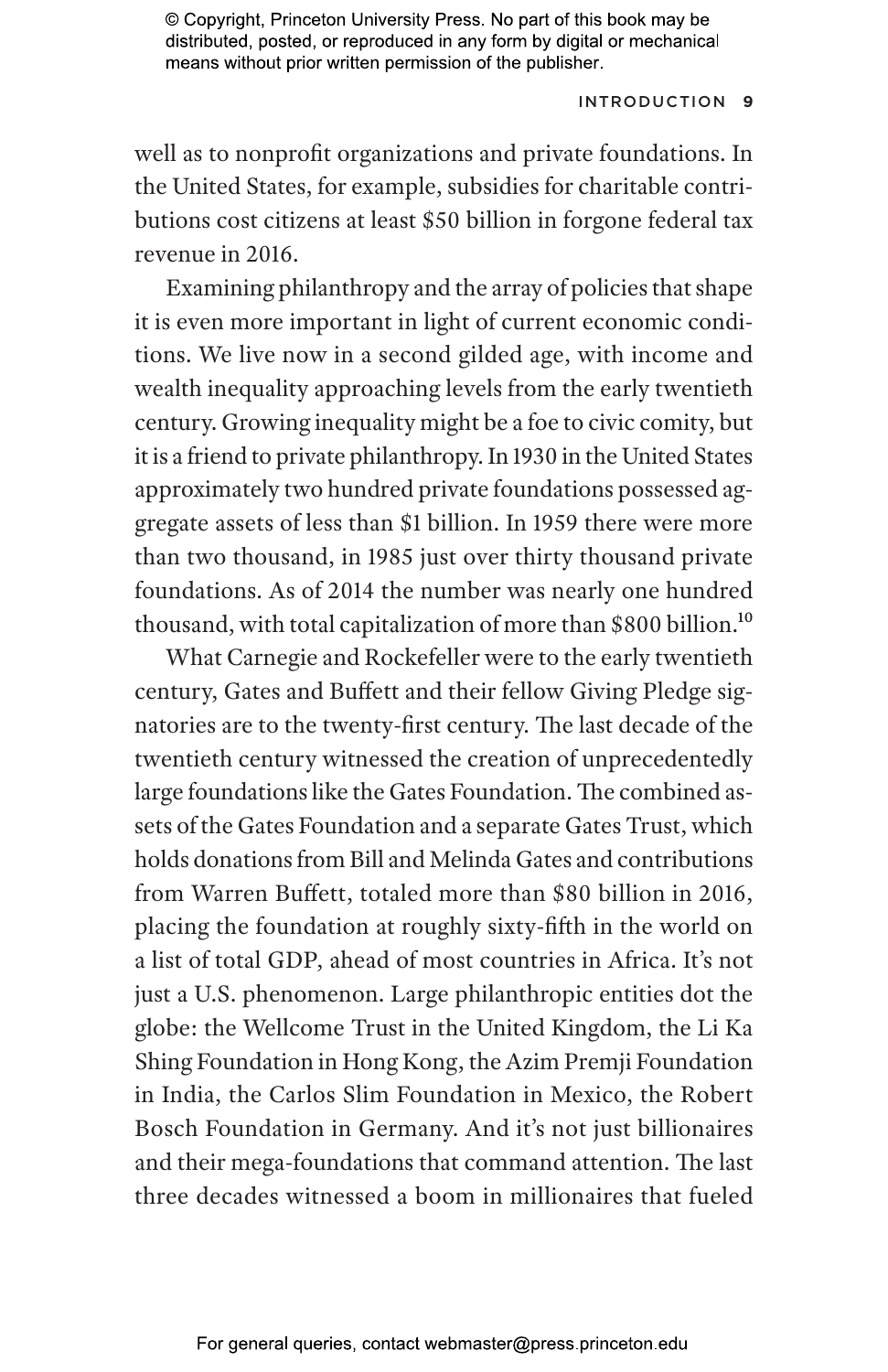## **10** INTRODUCTION

unprecedented growth in small foundations, both in number and in assets. Foundations are no longer controversial but mundane and commonplace.

The scope of philanthropy goes far beyond the grant making of foundations. Despite the eye-popping size of large foundations and the growth in the total number of foundations, the overwhelming majority of total giving, at least in the United States, comes from living donors making charitable contributions. Americans donated more than \$390 billion to eligible nonprofit organizations in 2016. Of that total, giving by living individuals accounted for \$281 billion, or 72 percent. Estimates suggest that nearly all Americans donate some amount of money every year. A small donor does not wield the same kind of power as does a big philanthropist. Yet the distribution of small giving in the aggregate matters a great deal, fueling the operation of a significant slice of nonprofit organizations, and small donors enjoy the same discretion as a big philanthropist and also benefit from tax incentives for their giving. Any consideration of philanthropy must go beyond the Rockefellers and Gateses of the world and attend to the amount and significance in a democratic society of ordinary charitable giving.

Finally, we should ask what all this philanthropic activity is funding. Philanthropic resources sometimes complement and sometimes counteract public choices about the allocation of public or taxpayer funds. Individuals direct their private resources to support social benefits of myriad kinds, including poverty relief, education, animal welfare, health care, cultural and artistic expression, religion, international aid, scientific research, think tanks, and associational organizations of a thousand different stripes. In the United States, a kaleidoscopic nonprofit sector of more than one million organizations, accounting for roughly 10 percent of the labor force, absorbed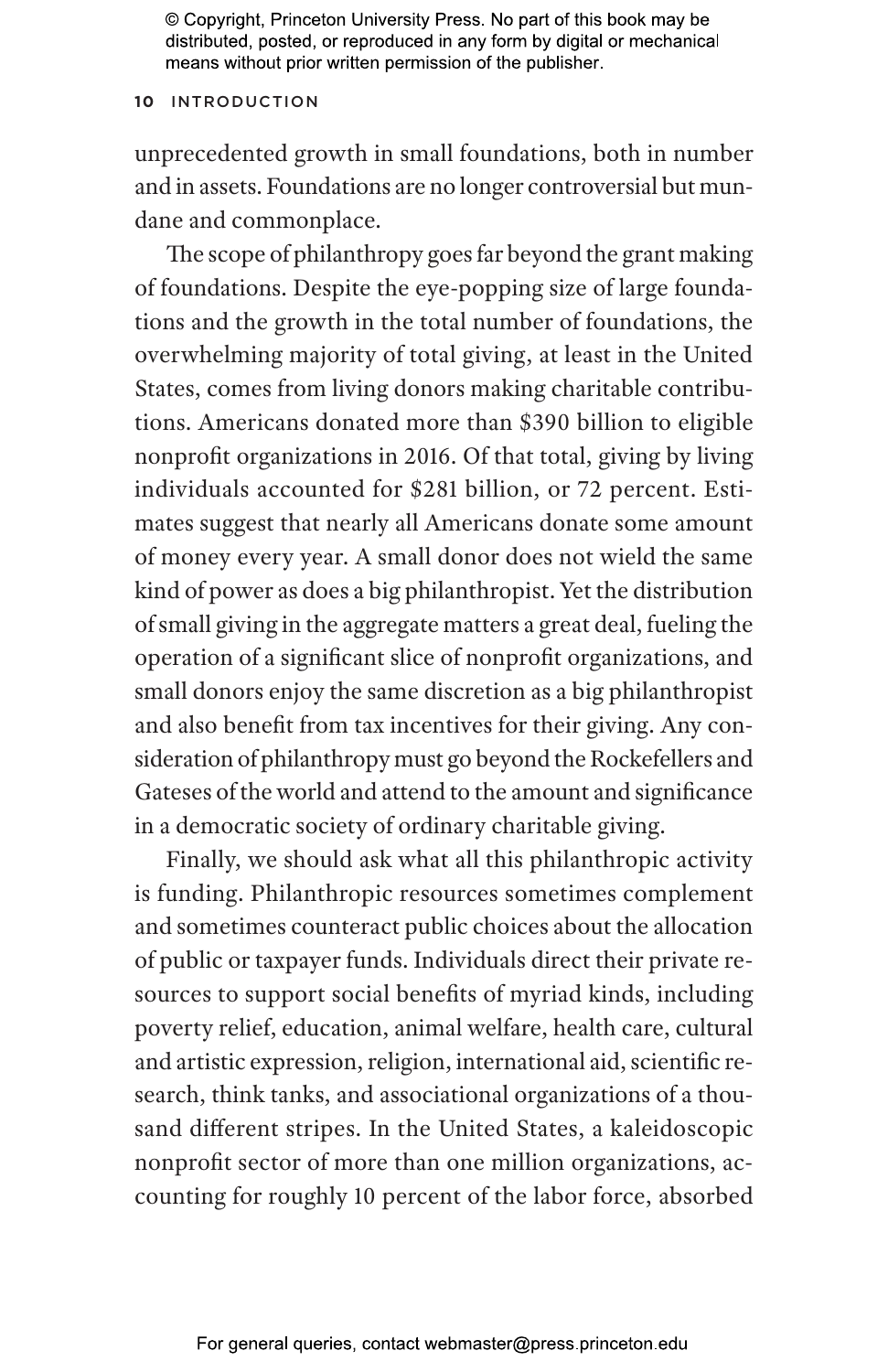#### Introduction **11**

more than \$390 billion in 2016, a sum larger than the gross domestic product of many small countries.

## **Philosophers on Philanthropy**

A small scholarly literature attempts to document the historical evolution, scope, and breadth of philanthropy both domestically and globally. A more popular literature aims at criticism of the practice of philanthropy or, in a friendlier manner, at suggestions to philanthropists about how to do more and do better with philanthropic donations. Advice abounds to donors about how to give strategically or more smartly, and so too does advice to leaders about how to improve the effectiveness of charitable organizations.

In order to be in a position, however, to criticize existing modes of philanthropy, or to offer advice about how to improve it, we must have some background standard on which to base our criticism or suggested improvement. We must shift from thinking about what the role of philanthropy *is* in a liberal democratic society to what the role of philanthropy *should be*. And on this topic there is almost no systematic thinking, scholarly or otherwise. It may go too far to say that we first need a *theory of philanthropy* in order to comment intelligently on the topic. Yet that is the subject and aspiration of this book.

In many respects, asking how best to give is an ancient question, one that arises in all societies, not just in liberal democracies. It was Aristotle, after all, who wrote, "To give away money is an easy matter and in any man's power. But to decide to whom to give it, and how large, and when, and for what purpose and how, is neither in every man's power nor an easy matter."<sup>11</sup>

Aristotle notwithstanding, philanthropy has rarely been a topic of serious inquiry, especially in contemporary philosophy.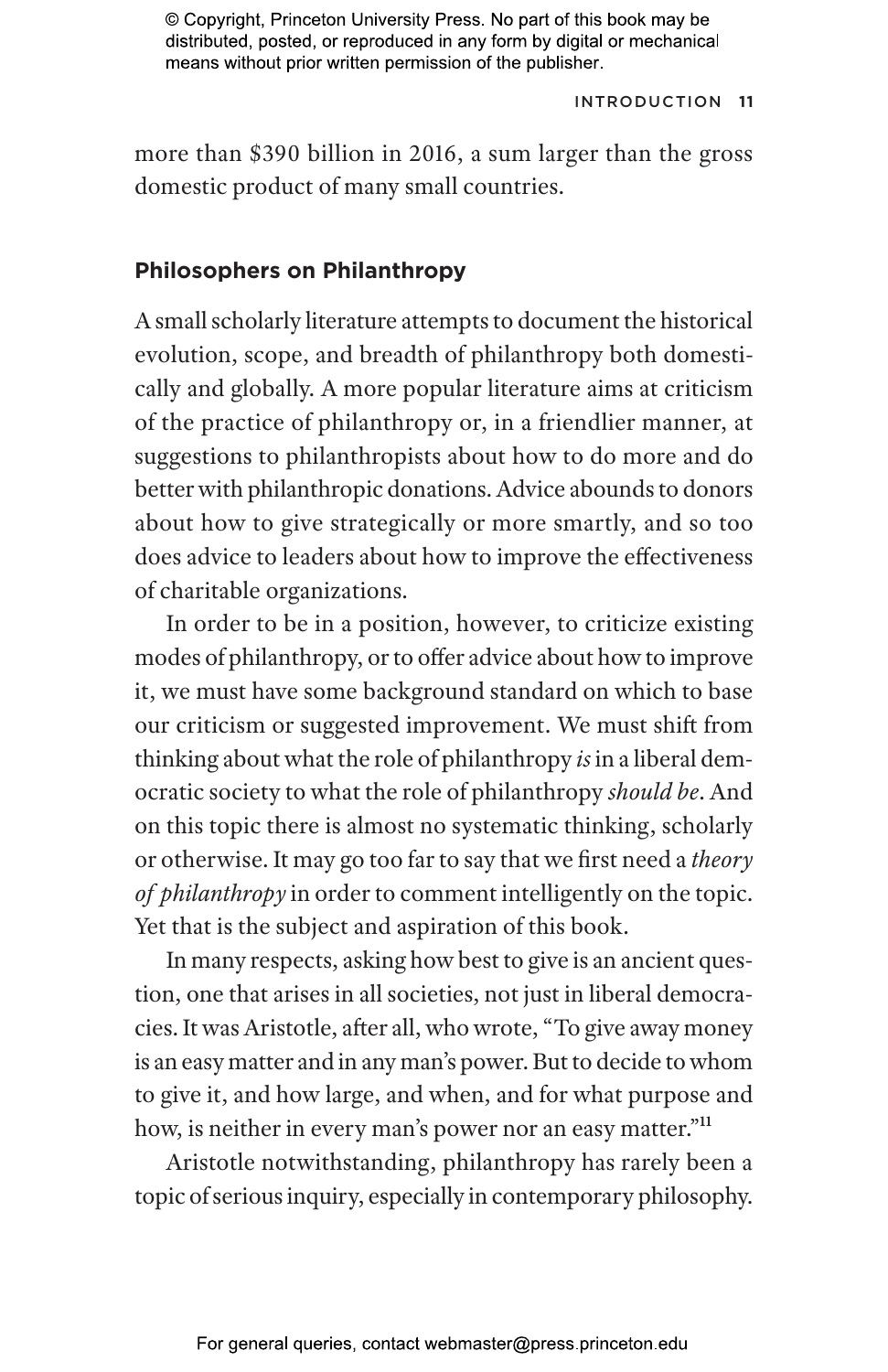## **12** INTRODUCTION

To the extent that philanthropy has been a subject of serious research in philosophy, it has been the province of moral philosophers and moral psychologists. Their approach provides one answer to Aristotle's question. In seeking to explore the morality of giving, they tend to focus on the perspective of individual donors. This frame gives rise to questions such as: When is giving obligatory? To whom and how much should one give? Is anonymous giving more praiseworthy than its alternative? Does individual motive matter in evaluating giving? What role, if any, does philanthropy play in an account of personal virtue? Peter Singer's argument that individuals in developed countries have especially demanding obligations to assist those in desperate poverty is but one well-known example of such an approach.12

These are natural and important questions, and since large majorities of people make philanthropic donations and volunteer time every year, they are asked as often, I would think, by ordinary people as by moral philosophers. Taking this approach is to ask questions about *private, individual morality*. It is to ask about how you or I should practice philanthropy.

This book takes a different approach. I make questions about philanthropy a compelling topic of inquiry for *public morality*, or for *political* in addition to *moral* philosophy. The practice of philanthropy raises distinctive questions of political philosophy that have not often been asked, much less well answered.

To be sure, political philosophers, and especially political scientists, have in the past generation addressed questions concerning associational life and civil society, offering evidence about changes in associational patterns and civic engagement and arguments about their importance to the flourishing of democratic societies.13 Philanthropy, in the form of donations and volunteer time, constitutes an especially important input—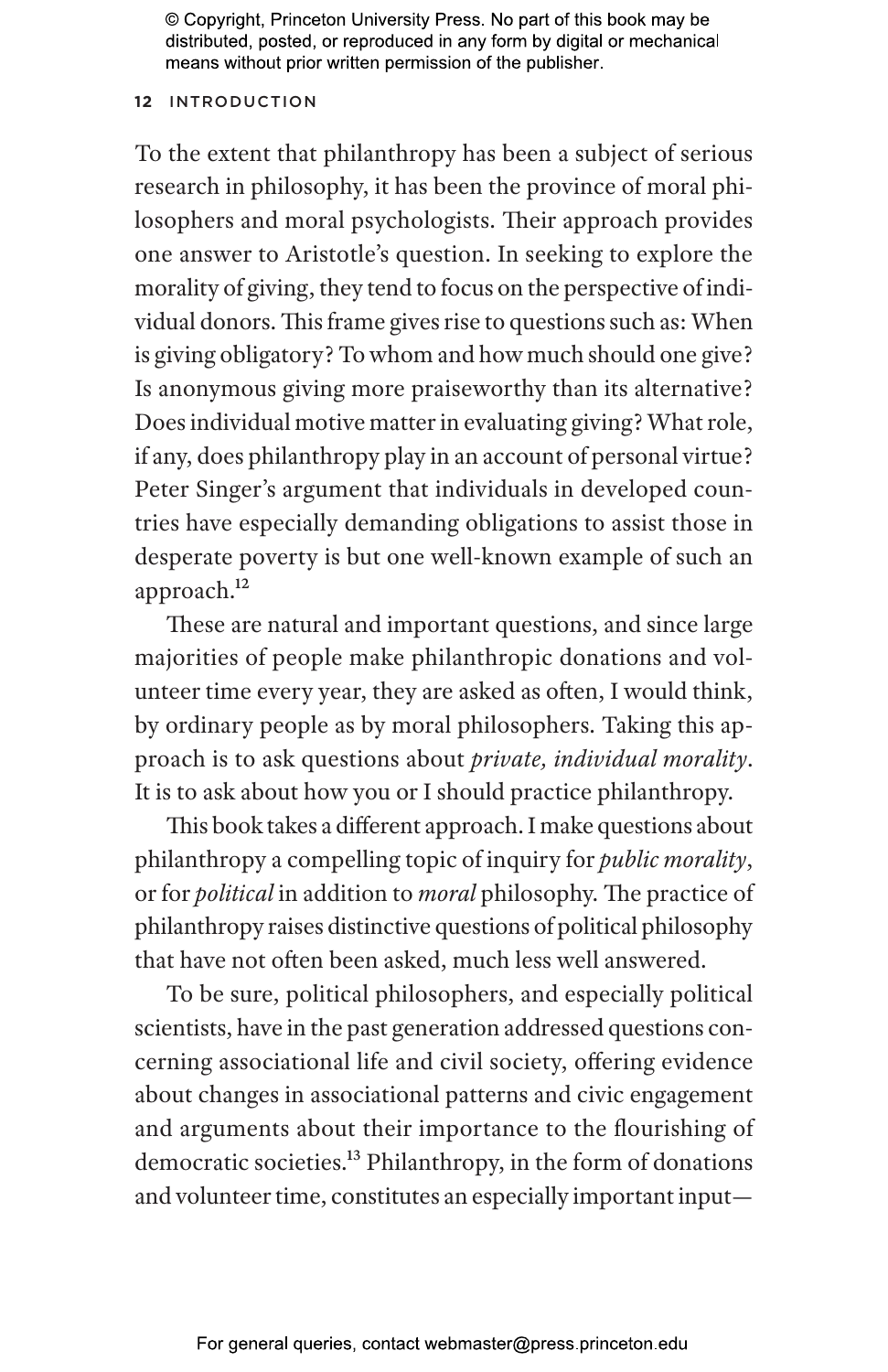## Introduction **13**

the essential fuel—of associational life. Moreover, the general phenomenon of giving away money and volunteering is both ubiquitous and universal. Yet political philosophers have neglected the topic of philanthropy.

From the perspective of political rather than moral philosophy, different and important questions arise: What attitude should a state have toward the preference of individuals to give away money for a public purpose? What role, if any, should philanthropy have in the funding or distribution of essential goods and services? When is philanthropy an exercise of power deserving of democratic scrutiny? Is philanthropy always remedial or second best to justice? How, when, and should the state frame, shape, subsidize, limit, or block individual preferences to give money away? Under what circumstances and for what purposes, if any, should associations be granted a corporate form with special tax treatment, as a nonprofit organization, for example?

Cast in this manner, the phenomenon of philanthropy presents unavoidable and fundamental questions of political philosophy. I therefore develop a *political theory* of philanthropy. In so doing, I provide a framework through which we can evaluate what the role of philanthropy in a liberal democratic society should be. More precisely, by the end of the book we will be in a better position to assess the array of actual and possible institutional arrangements that structure, encourage, and give shape to the philanthropic activity of individuals and nonprofit organizations and that, in turn, play a large role in associational life and indeed in democratic life more generally. Is philanthropy in its different forms compatible with liberal democratic ideas? Can philanthropy, in current or alternative forms, support a flourishing democratic society? The arguments provided here will set the foundation on the basis of which criticisms,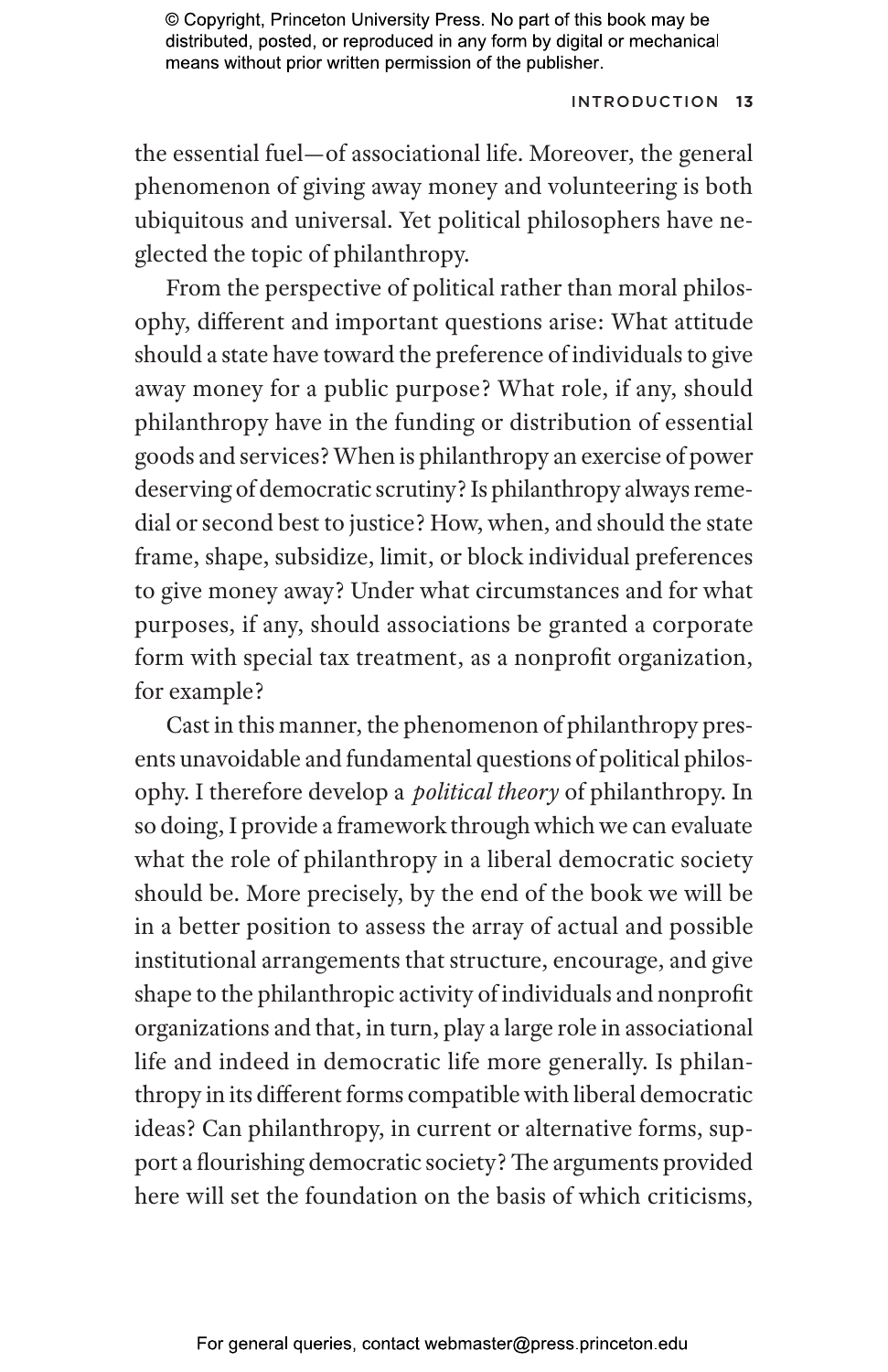## **14** INTRODUCTION

sometimes very sharp ones, will be made of contemporary philanthropy. It should not be obvious, after all, that philanthropy is always and everywhere a good thing.

Many people today, especially donors, think that skepticism or criticism of philanthropy is wrongheaded or impertinent. The explanation offered is that when we think about philanthropy, we frequently assume it to be a form, even a paradigmatic form, of virtuous behavior. We might think this for many reasons: because certain kinds of philanthropic activity are commanded or commended by religion; because philanthropy reflects prosocial or altruistic motives, and such motives are socially desirable or praiseworthy; because philanthropy can have good effects, or be a vehicle for producing unambiguously good things in the world, such as reducing poverty or assisting the disadvantaged. These reasons all have some merit.

Another explanation is also at work to account for the high esteem in which philanthropy is usually held. That explanation is to view philanthropy always in comparison to other things that individuals might do with their resources. Supporters of philanthropy stress that rather than giving money away, individuals simply could have saved their wealth or consumed newer and flashier goods. Relative to consumption—going shopping and buying things—and relative to investment—seeking financial returns on one's assets—philanthropy will always come out looking good. Here's the thought: rather than buying a third car, a second home, a first jet, the wealthy person opted to give her money away, and that choice deserves only praise. The same could be said of ordinary donors, those who make small gifts in lieu of, say, purchasing fancy coffee every day. Surely the decision to give money away—even if the motive is not pure, even if the result is ineffective—deserves praise when compared to the identically wealthy person who opts not to engage in philanthropy.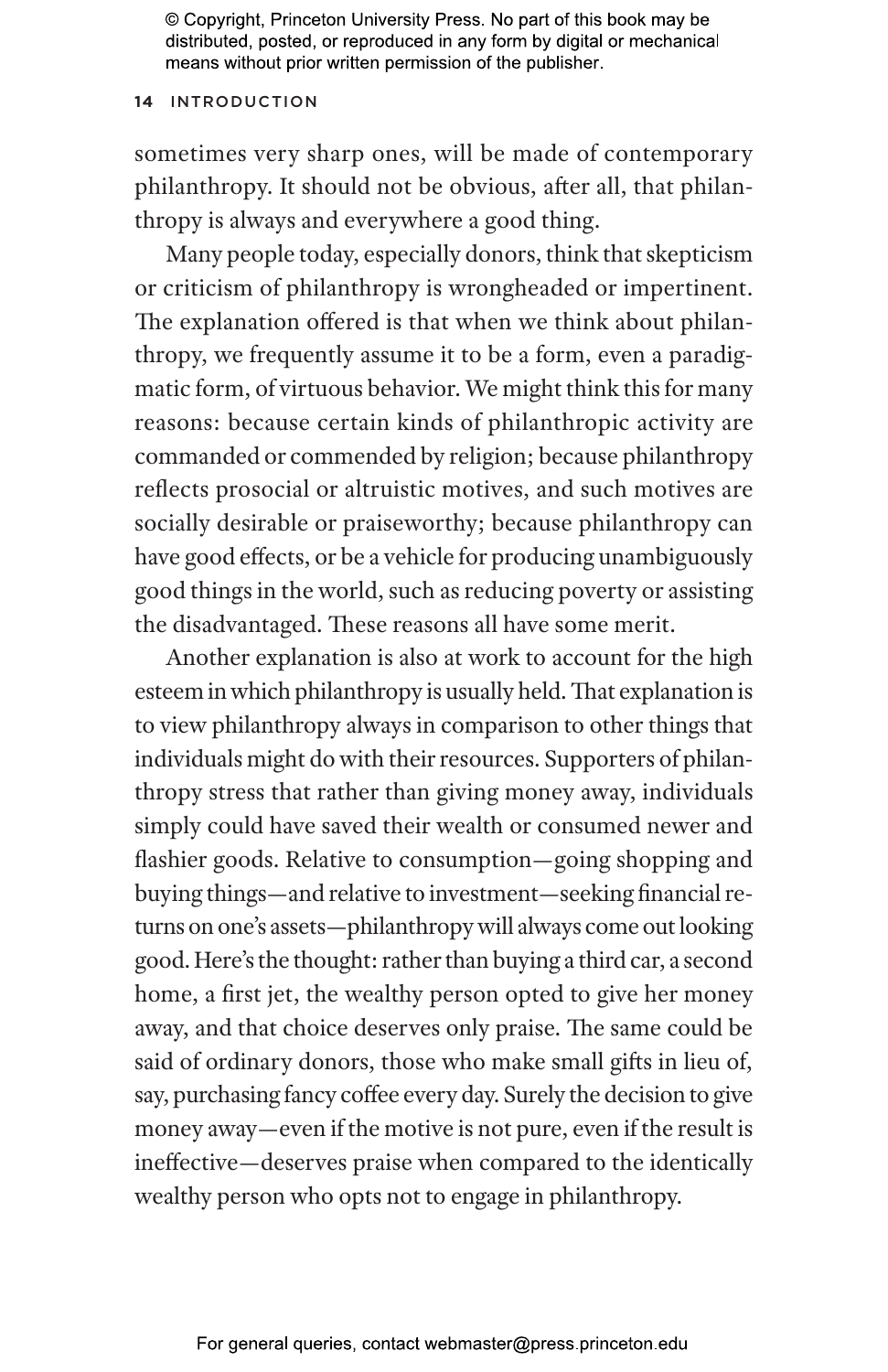#### Introduction **15**

In developing a political theory of philanthropy, it is precisely this view I want to dislodge. I don't wish to deny that relative to consumption or investment, giving money away to others might be a more praiseworthy act. I want to suggest that the comparison to other things that we could do with our money is not the only way to evaluate philanthropy. We need to think, for example, about philanthropy as part of a larger political economy of marketplace and corporate activity, of government spending and public agencies; as a potential exercise of power that warrants democratic scrutiny; as having the potential to help the poor while also entrenching a wealthy elite. And we need to consider whether the legal rules that structure philanthropy—also a form of power, in this case the state's—are justifiable. Finally, I want to suggest, as we will see later, that philanthropy can also be a form of ordinary and self-interested consumption.

What do I mean, then, by a political theory of philanthropy? From my earlier discussion, I hope it is clear that I mean to shift attention away from private morality, away from straightforward ethical assessments of the decisions that individuals make about whether to give away money or property, and to whom, and how much. I mean instead to explore the *public morality of giving*.

A political theory of philanthropy views philanthropic activity as sitting in a variety of relationships to the state. First, it considers the effect of philanthropic activity on the state and on other citizens. For example, philanthropy is sometimes described as private action in the public interest, the direction of private assets to produce public benefits. In this respect, philanthropy has unavoidable political dimensions. What effect does this private action have on the body politic? How does it change, if at all, the relationship among citizens, especially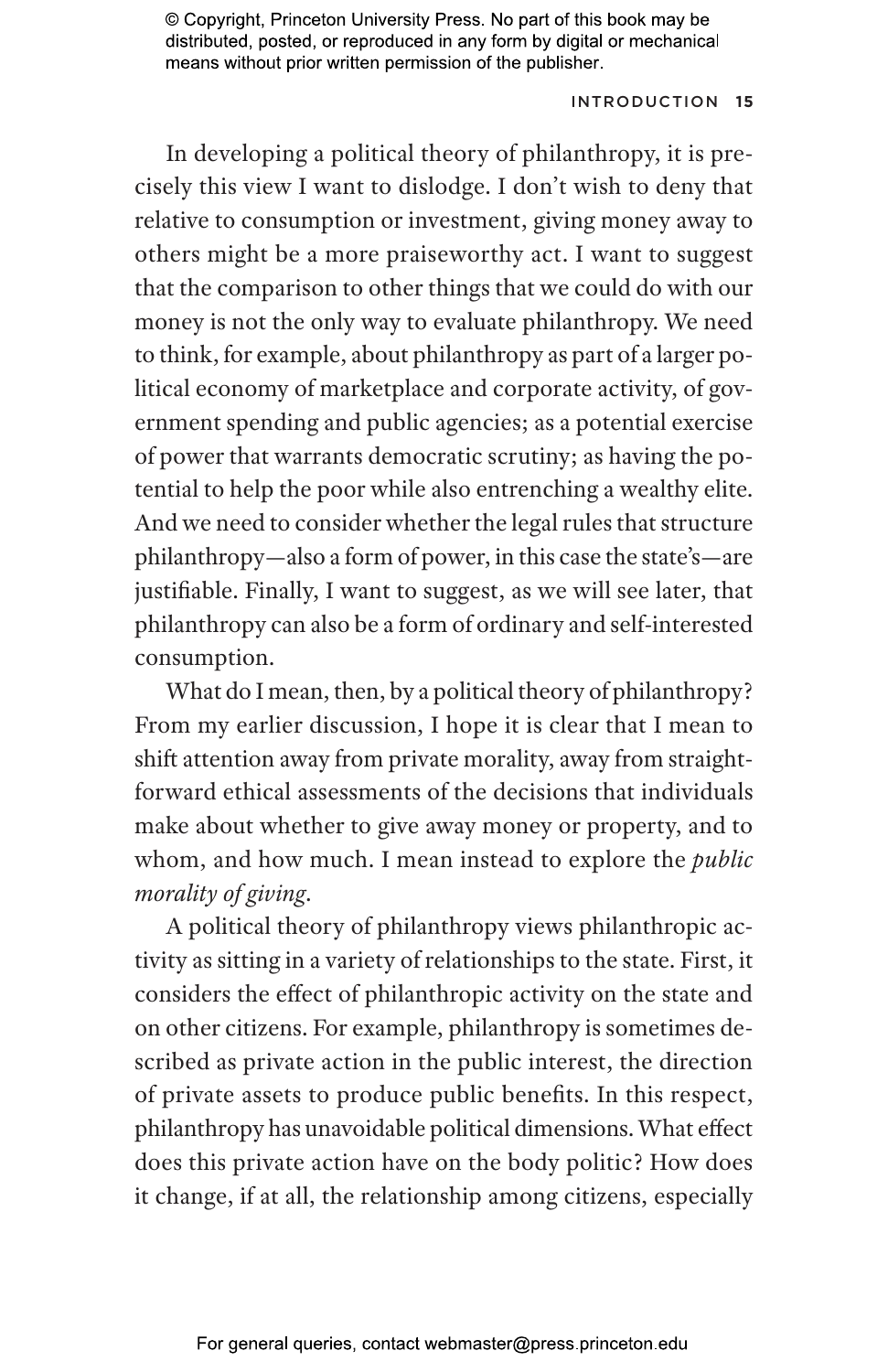## **16** INTRODUCTION

between donor and recipient? Further, can philanthropy undermine or crowd out legitimate state interests? Might philanthropy be an exercise of private power with objectionable public consequences? Are the strings that donors sometimes attach to gifts objectionably paternalistic? Does donor direction beyond the grave throttle the agency of future generations to channel philanthropic assets? Is perpetuity a defensible time horizon for philanthropy? Does big philanthropy undermine political equality?

Second, a political theory of philanthropy will focus our attention not on individual philanthropic activity and its political dimensions but on the institutional arrangements or regulatory structure of philanthropy, such as the legal rules concerning the creation of nonprofit entities, such as public charities and philanthropic foundations, and the tax treatment of philanthropic gifts. It will provide a framework for assessing the design and performance of the legal rules that shape philanthropy. Under what circumstances would these rules be justifiable? What alternative rules might be compatible with, or required by, the ideals of liberal democratic justice?

This latter set of questions is of particular importance. The basic institutional structure of any society—its legal and political and economic arrangements—has a profound effect on the lives of citizens who are subject to them. They help to establish the basis on which people relate to one another, facilitate their cooperation for mutual benefit, assign to them a variety of rights and liberties, and set the terms for the distribution of various benefits and burdens. But these arrangements are not handed down from the heavens or derived from natural law. They are the products of political decision making, matters of convention, and could be otherwise. One of the primary aims of a political theory, it is often said, is to establish the grounds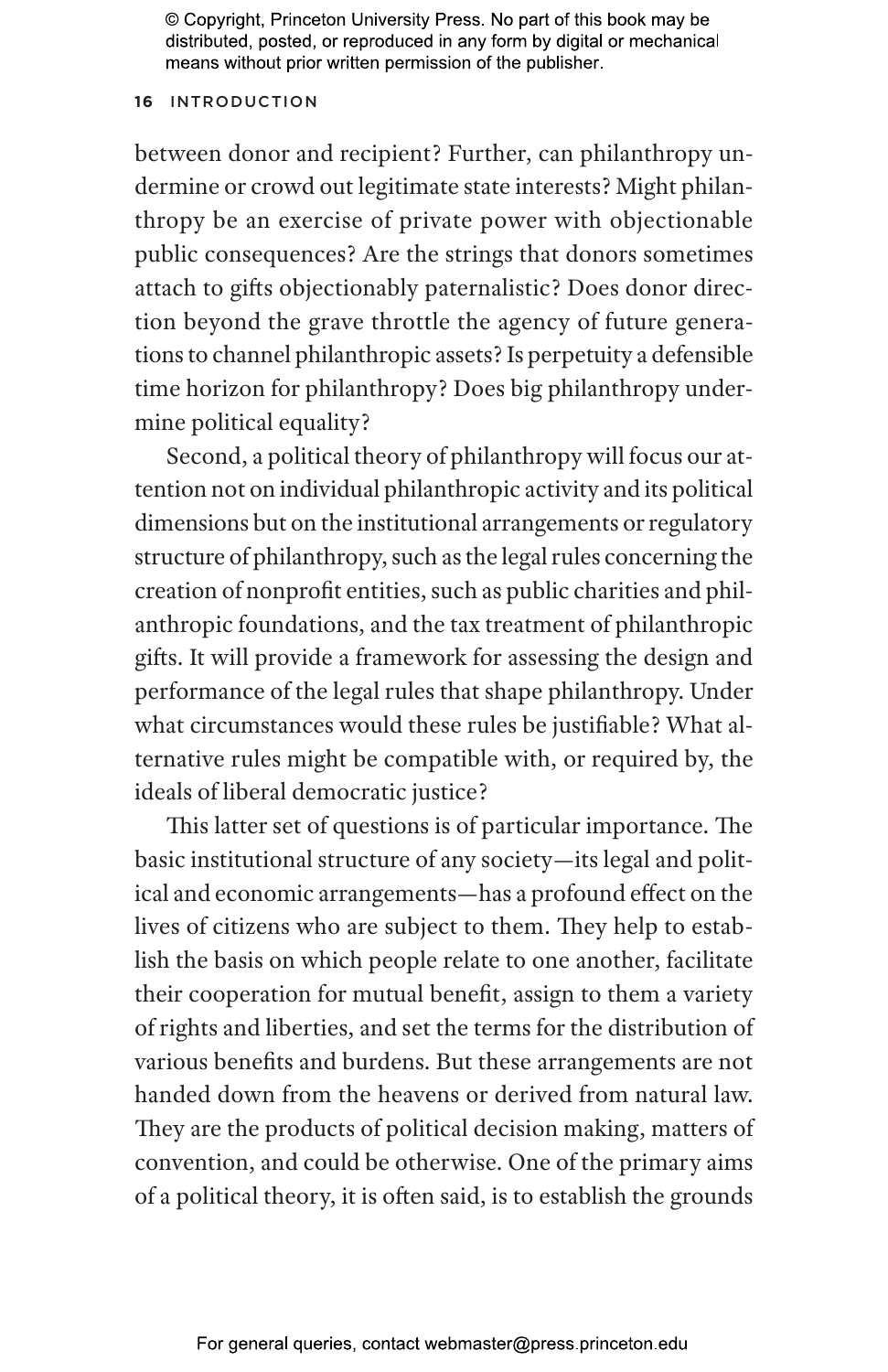## Introduction **17**

on which to favor one set of legal, political, and economic rules over another. This is frequently assumed to be the task of a general theory of justice, and of course different theories of justice offer different arguments about how to choose among rival social schemes and rules.

A political theory of philanthropy focuses our attention on the variety of legal rules that structure and encourage philanthropic activity and prompts us to question whether they are compatible with justice and supportive of democracy. To illustrate further, here are three separate domains that will be discussed at different places in this book.

- *Tax treatment of donations*: Should charitable donations be subject to any favorable tax treatment? If yes, should the tax ramifications be what they are today? Is the charitable contributions deduction defensible?
- *Defining the nonprofit sector*: How should a democratic society define what counts as a nonprofit or nongovernmental organization? Relative to the status quo, should there be stricter or looser criteria for what organizations qualify for status as a public charity or private foundation, perhaps to better reflect redistributive or other aims?
- *Limiting philanthropy*: Are there some kinds of private donations that should be constrained or disallowed, independent of whether they are favored by a tax concession? What time horizons, if any, should orient or limit philanthropy?

This book is called *Just Giving* and I mean, of course, to pick up on a double entendre.

When is giving *just*? Under what conditions, if any, does giving promote, or at least stand compatible with, liberal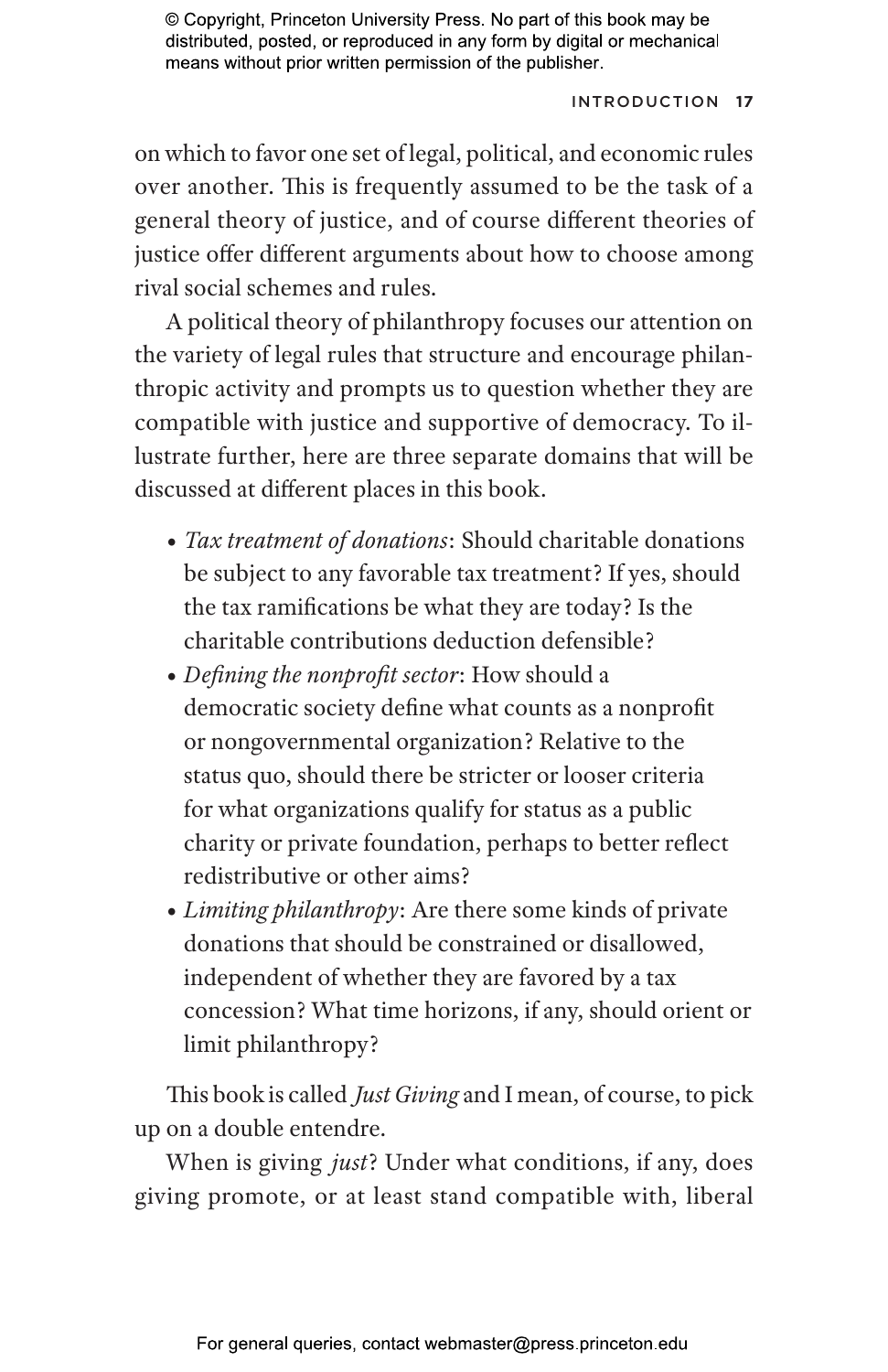## **18** INTRODUCTION

democratic justice? How should we understand the relationship between philanthropy and justice? For some philosophers, the relationship is problematic. Will Kymlicka argues, for instance, that justice supersedes charity in importance and that our obligations as citizens to fulfill and realize justice through political institutions effectively subsume any reasons we might have to perform acts of charity. The demands of justice are obligatory and crowd out the space for charity, which is praiseworthy but voluntary. At best, says Kymlicka, charity is a second-best response to unjust inequalities.<sup>14</sup> In chapters 3 and 4, I develop an account that makes space—and not just on a second-best basis—for philanthropy and charity in liberal democratic societies. Philanthropy, under certain circumstances and structured by certain policies, I will argue, has an important, firstbest role to play.

And are individuals really just *giving*? I have already described several ways in which philanthropy is not just *giving*. Philanthropy can be the pursuit of self-interest (seeking social status or civic honor, for instance), consumption, or an exercise of power, sometimes an objectionable exercise of power; when undertaken by the wealthy, it can be the expression of plutocratic voice in a democratic society. In many respects, this latter idea is an old and familiar line of criticism. Left-wing critics, especially those of a Gramscian bent, have long attacked philanthropy as but another self-interested means of the powerful to continue their domination over the poor and to entrench the ideological interests of the wealthy in all of society.15 To the extent that the state is involved in supporting philanthropy, it would merely be abetting the philanthropic actions of the powerful and reinforcing their already dominant position.

I take up questions in all of these areas. I offer a short description of the chapters below, but here's a preview of the main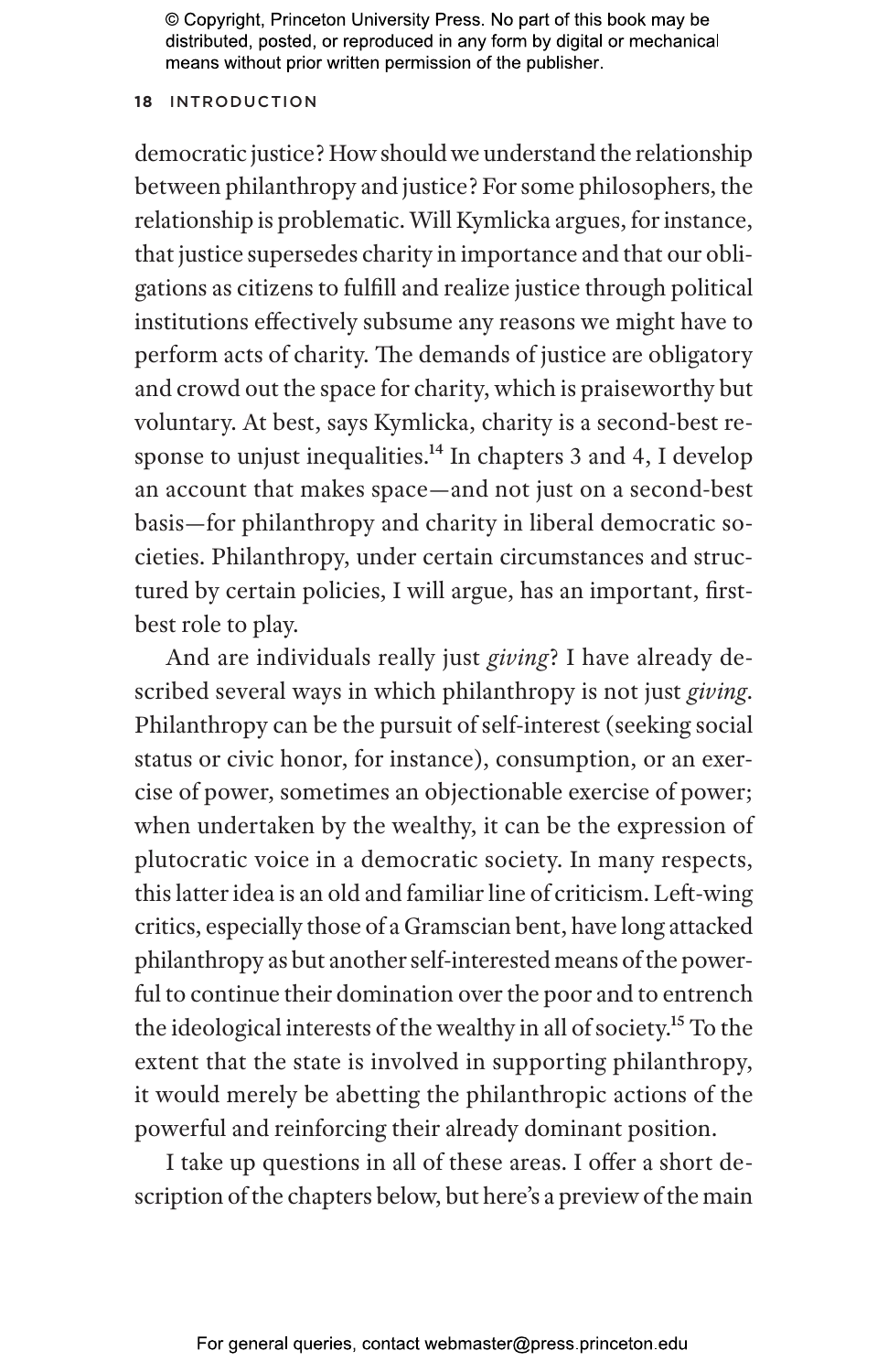#### Introduction **19**

argument. Many of the legal rules that structure philanthropy in the United States and in many other countries, such as the tax deduction for charitable contributions, are difficult or impossible to justify. In this respect, the book is often critical of contemporary philanthropy. In order to identify what kinds of legal rules would be better, the political theory of philanthropy I develop offers separate treatments of individual philanthropy and the role of private philanthropic foundations, arguing that the institutional arrangements that shape each should emphasize different goals. In the case of individual philanthropy ordinary giving by individuals, something that virtually all people do every year—I argue that these goals are pluralism and the decentralization of power in the definition and production of public goods. In the case of foundations, I argue that the goal is what I call "discovery," an experimentalist approach to funding and assessing long-time-horizon policy innovations that, if successful, can be presented to a democratic public for approval and incorporation into state policy or, alternatively, adopted into a market economy by corporate actors. The upshot is that philanthropy should not be considered a remedial activity, a second-best approach to the aims of justice in a liberal democracy. It can promote, in a first-best sense, the aims of liberal democracy, and when it does, it is compatible with and plays an essential role in a flourishing liberal democratic state.

# **On the Terms "Philanthropy" and "Charity"**

One terminological note merits a comment. Though some seek to distinguish philanthropy from charity, usually on the ground that philanthropy seeks to attack the root causes of social problems whereas charity aims to provide direct assistance, or on the ground that philanthropy refers to private foundation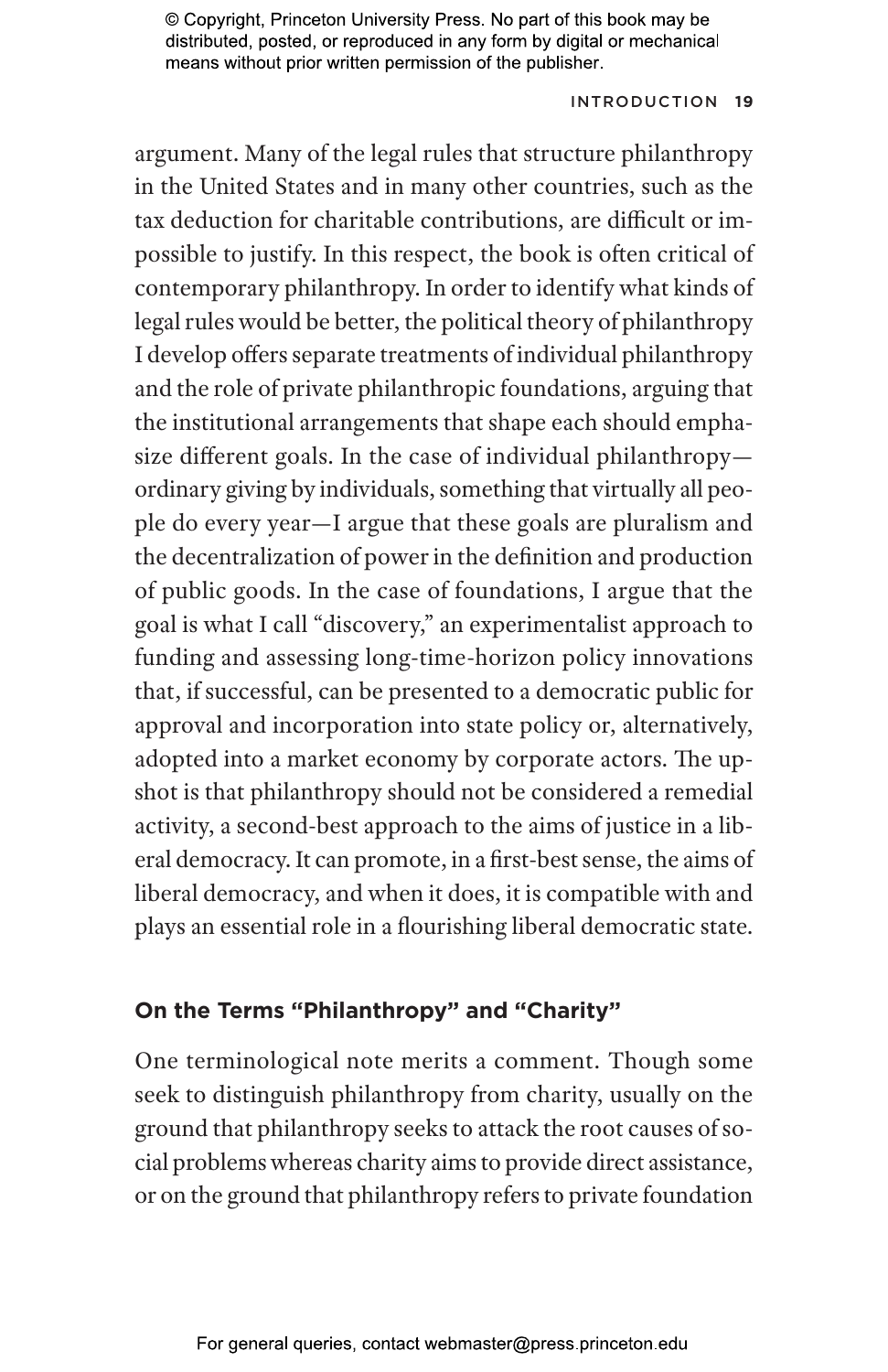## **20** INTRODUCTION

activity whereas charity refers to individual donations, I use the two here interchangeably. The reason for doing so is not because I think the putative distinctions between the two are necessarily spurious. The reason is that, however disambiguated, both philanthropy and charity refer to a common activity, namely giving away money or property for some otherregarding purpose. Moreover, whatever one understands by philanthropy and charity, both are regulated and governed by a common institutional framework of laws and public policies. The law currently makes no, or very little, distinction between philanthropy and charity, and since questions about the justification of the relevant institutional arrangements that structure philanthropy form my quarry, in general I make no distinction either. When distinctions between philanthropy and charity are necessary to make in order to account for differences in institutional treatment, I indicate so.

## **Plan of the Book**

Philanthropy is as old as humanity, but it has long been intertwined with social norms and the legal rules of states. In this respect, philanthropy is not an invention of the state but can be viewed as an artifact of the state. In chapter 1, "Philanthropy as an Artifact of the State," I examine a variety of ways that different states have organized, and taken different attitudes toward, philanthropic activity. I bring three historical episodes to the fore, examples rarely included in conventional histories of philanthropy: the liturgical system and *antidosis* procedure in classical democratic Athens; the creation in Islamic societies of the *waq f*, a precursor to the modern foundation; and stark criticisms of foundations made in the eighteenth and nineteenth centuries by French Enlightenment thinker Anne-Robert Tur-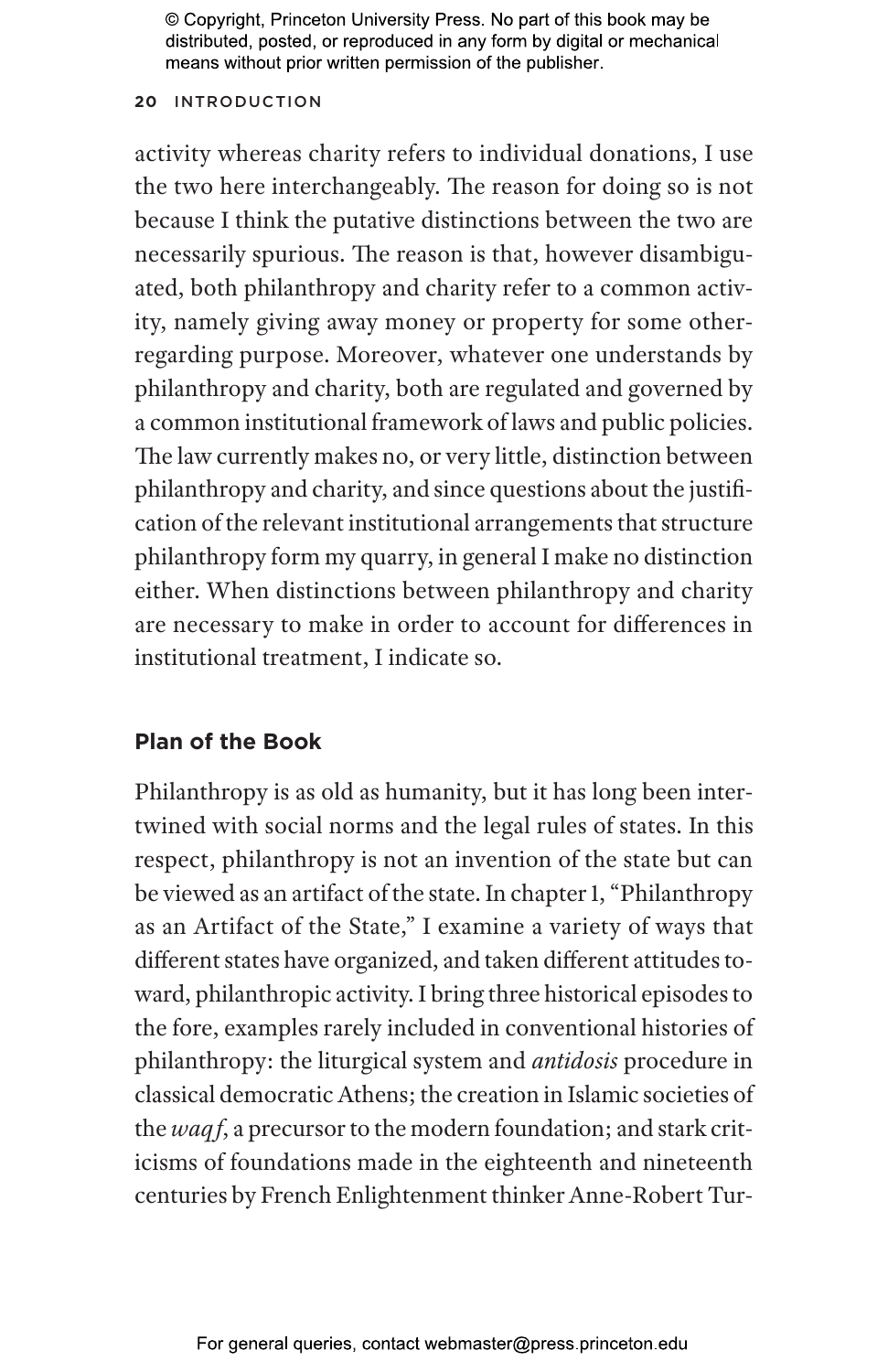## Introduction **21**

got and Britain's John Stuart Mill. These brief accounts reveal how, in other historical eras, philanthropy has been understood to have political implications and how state policies have been designed to structure, both promoting and containing, philanthropic activity.

In chapter 2, I turn from historical episodes of the interaction between philanthropy and the state to the contemporary institutional arrangements that shape philanthropy. I do so with an eye toward assessing these arrangements in relation to the value of equality, and my conclusion is that, contrary perhaps to expectation, philanthropy sits uneasily with equality. Both the policy instruments and the distribution of giving reflect little if any concern with egalitarian distribution. Philanthropy, we will learn, is directed with surprising *infrequency* to the relief of poverty and assistance for the disadvantaged. My main focus is on the United States, but many of the general U.S. policies—such as tax benefits for philanthropy—exist in other liberal democratic societies.

Chapter 3, "A Political Theory of Philanthropy," presents a general framework for assessing what I take to be a universal and ubiquitous phenomenon in need of analysis: how ought a liberal democratic state consider the preference of individuals to give their money or property away for a philanthropic purpose? In light of the fact that nearly all liberal democracies provide advantageous tax treatment for philanthropic donations and organizations, I explore what might justify such policies. They amount, I claim, to subsidizing the exercise of liberty to give money away. A respect for the liberty of individuals to give away money or property that is legitimately theirs is one thing, subsidizing its exercise is another. Three potential justifications for a subsidy are presented—a tax base rationale, an efficiency rationale, and a pluralism rationale—and I spell out the normative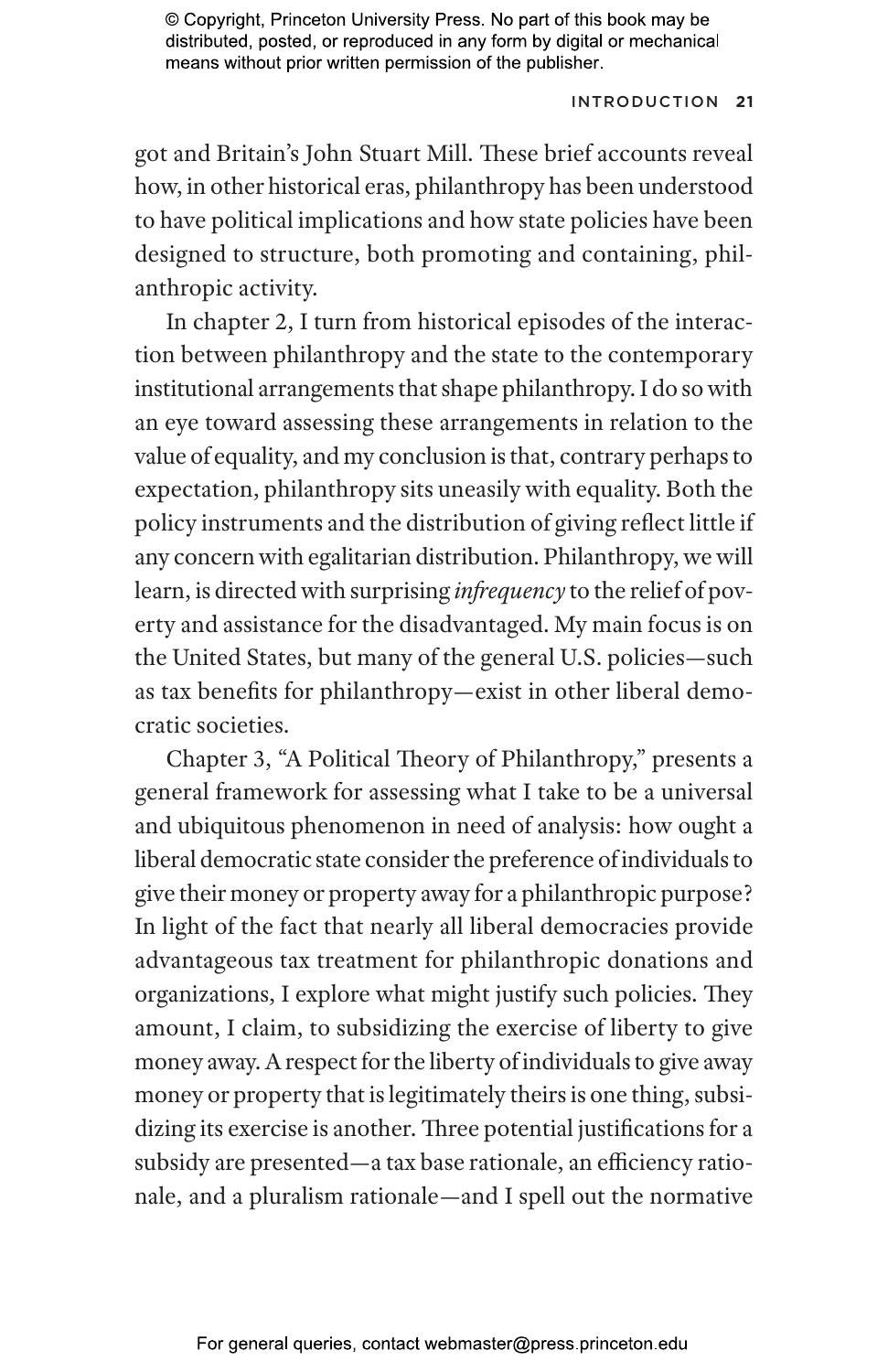#### **22** INTRODUCTION

implications of each. I conclude that the efficiency and pluralism rationales both have some merit, but that they lead to different implications for what kinds of nonprofit organizations should be eligible for tax-incentivized donations. In this respect, I provide a positive case for an important role that philanthropy can and should play in liberal democratic societies. The arguments offered also suggest that none of the rationales supply a justification for many of the policies, described in chapter 2, that structure philanthropy in the United States today.

In the fourth chapter, "Repugnant to the Whole Idea of a Democratic Society? On the Role of Foundations," I consider a particular form of philanthropy that is relatively recent in origin, small in size relative to total giving overall, but large and growing in power and influence: the general-purpose grantmaking private foundation. I draw upon the largely forgotten story of John D. Rockefeller's contentious effort in the early twentieth century to win approval from the U.S. Congress for a federal charter to establish the Rockefeller Foundation. That foundations in the early twentieth century needed to be authorized by a democratic body in order to be incorporated reflects the tension that was seen between the plutocratic voice of a private foundation and a democratic society that prizes the political equality of citizens. Extending the framework in the preceding chapter, I examine the role and legitimacy of private foundations in liberal democratic societies. Many of the legal permissions currently enjoyed by foundations, such as low accountability and transparency, generous tax treatment, and protection of donor intent in perpetuity, warrant exacting normative scrutiny. Yet foundations can survive such scrutiny, I argue, provided they operate in a particular role, namely as "discovery" mechanisms for innovations in social policy that the state and market are unlikely to undertake.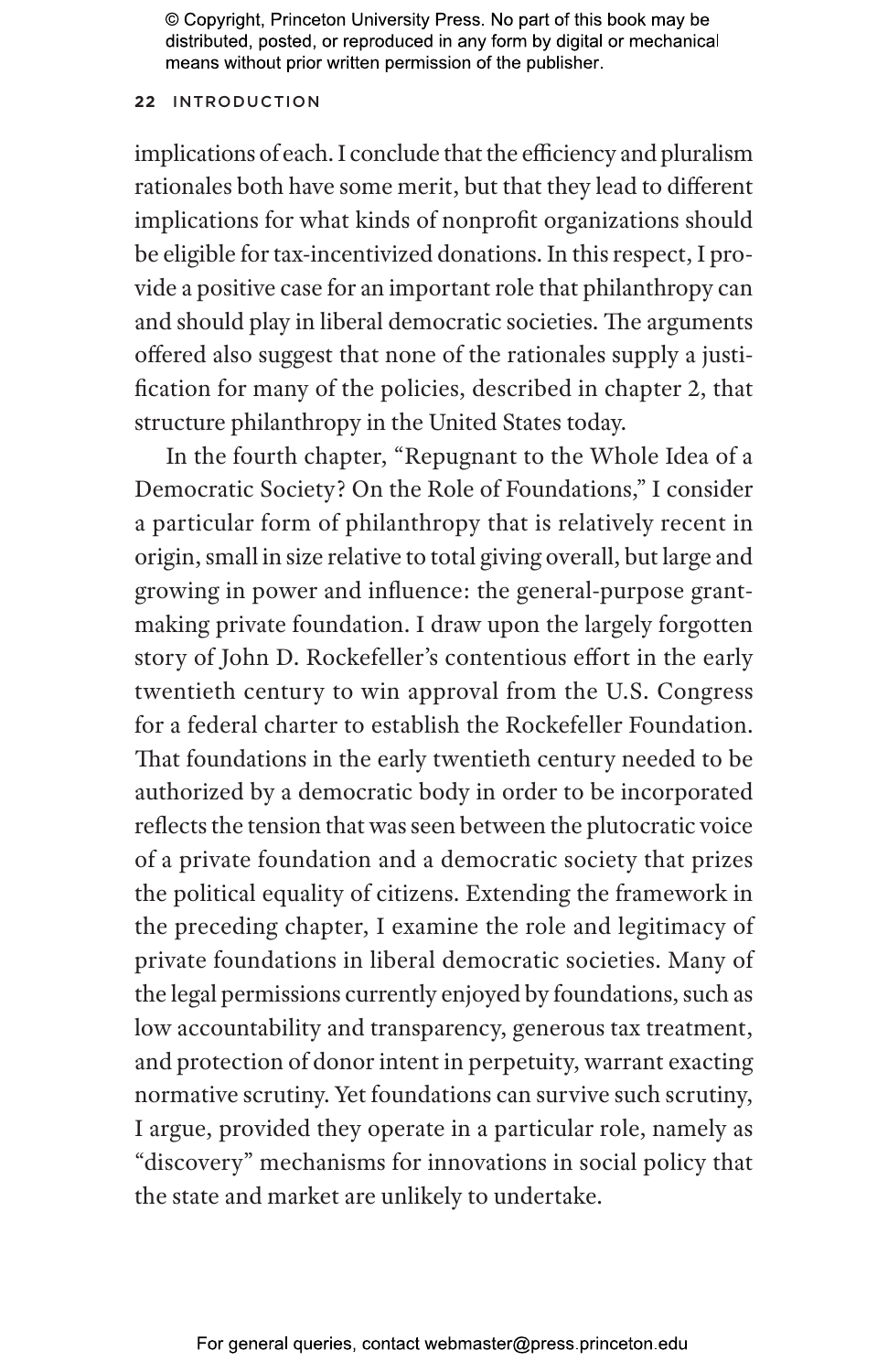#### Introduction **23**

The final chapter, "Philanthropy in Time: Future Generations and Intergenerational Justice" (written with Chiara Cordelli), considers philanthropy, both individual giving and the activity of private foundations, as a vehicle for intergenerational justice. Liberal democratic justice offers powerful reasons to treat intergenerational *philanthropic* transfers of wealth differently from intergenerational *family* transfers of wealth. Setting up a foundation that lives beyond one's death is different from transmitting wealth, in the form of an inheritance, to one's heirs. Whereas the latter should be limited or forbidden in the interest of intergenerational equality, the former should, under certain circumstances, be permitted or encouraged in the interest of intergenerational justice. Philanthropy, unlike the family, can play three important roles in promoting justice for future generations. It can, first, complement political institutions that aim to secure the reproduction of social capital over time. Second, it can supplement political institutions in fulfilling what John Rawls called the "just savings principle," especially as a hedge against remote, low-probability but highly consequential risks (such as potentially cataclysmic natural disasters). Third, as developed in the previous chapter, the intergenerational existence and potential long-time-horizon outlook of private philanthropic foundations can counteract built-in features of short-termism and presentism in the democratic process.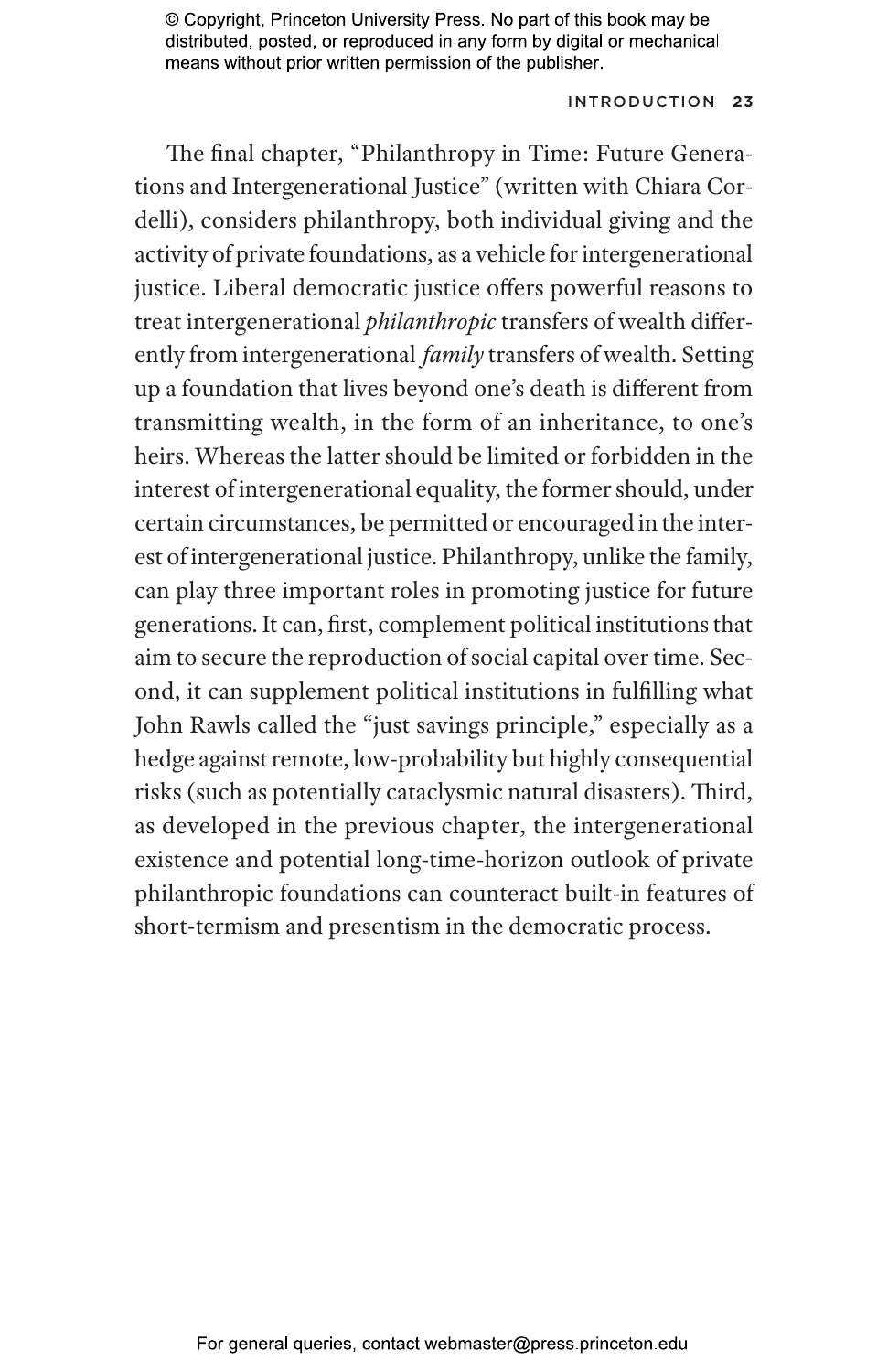# **INDEX**

accountability: democratic, 120, 144, 162, 191; foundations' lack of, 144–46, 156, 161–62, 191; marketplace, 144, 162, 191 alms: mandatory in Islam, zakat as, 36–37; theory of, 25 altruism, 116, 126, 182, 198 Andrews, William, 115–17 antidosis procedure, 32–35 Aristotle, 11–12 Athens, classical, 29–35, 64, 108 Azim Premji Foundation, 9 basic needs of the poor as recipients

of charitable giving: foundations and, 150; income of donors and, 125–26; in the U.S., 87–89, 92, 124–26. *See also* distribution of charitable gifts Becker, Gary, 50, 206n36 Beerbohm, Eric, 164 Berlin, Isaiah, 70 Bittker, Boris, 115 Bloomberg, Michael, 152 *Bob Jones University v. United States*, 155, 216n33 Brandeis, Louis, 138, 142, 160 Brody, Evelyn, 215n23 Brunner, Eric, 211n39 Buffett, Warren, 9

Calhoun, James, 213n6 California: local education foundations in, 96–100 California Consortium of Education Foundations, 97 Carlos Slim Foundation, 9

Carnegie, Andrew, 9, 63, 136, 142, 149, 164 Carnegie Corporation of New York, 141 Catholic Church, 52–55 Chan, Priscilla, 199 Chan Zuckerberg Initiative, 199 charity: benefits to donors of, 116; distribution of (*see* distribution of charitable gifts); giving in the United States, 10, 72–74; incomes of donors, 78; justice and, distinction between, 25; philanthropy and, interchangeable usage of the words, 19–20; public charities, IRS approval of, 211n26, 215n25; subsidizing (*see* taxation); as voluntary assistance of those in need, 67. *See also* philanthropy climate change, 221n30 Clotfelter, Charles T., 92 Condorcet, Marquis de (Marie Jean Antoine Nicolas de Caritat), 46–47 Constitution, U.S., Appropriations Clause, 109–10 corporations, 58–59

DAFs. *See* donor-advised funds democracy: accountability in, 144; in ancient Athens, the liturgy and, 30– 31; experimentation, need for and limited ability to achieve, 160–61; liberal (*see* liberal democracy); the pluralism rationale for donation incentives and, 128–33; presentism in, problem of, 161–62, 174, 190; and private foundations (*see* democracy and private foundations, relationship of ); public goods in, provision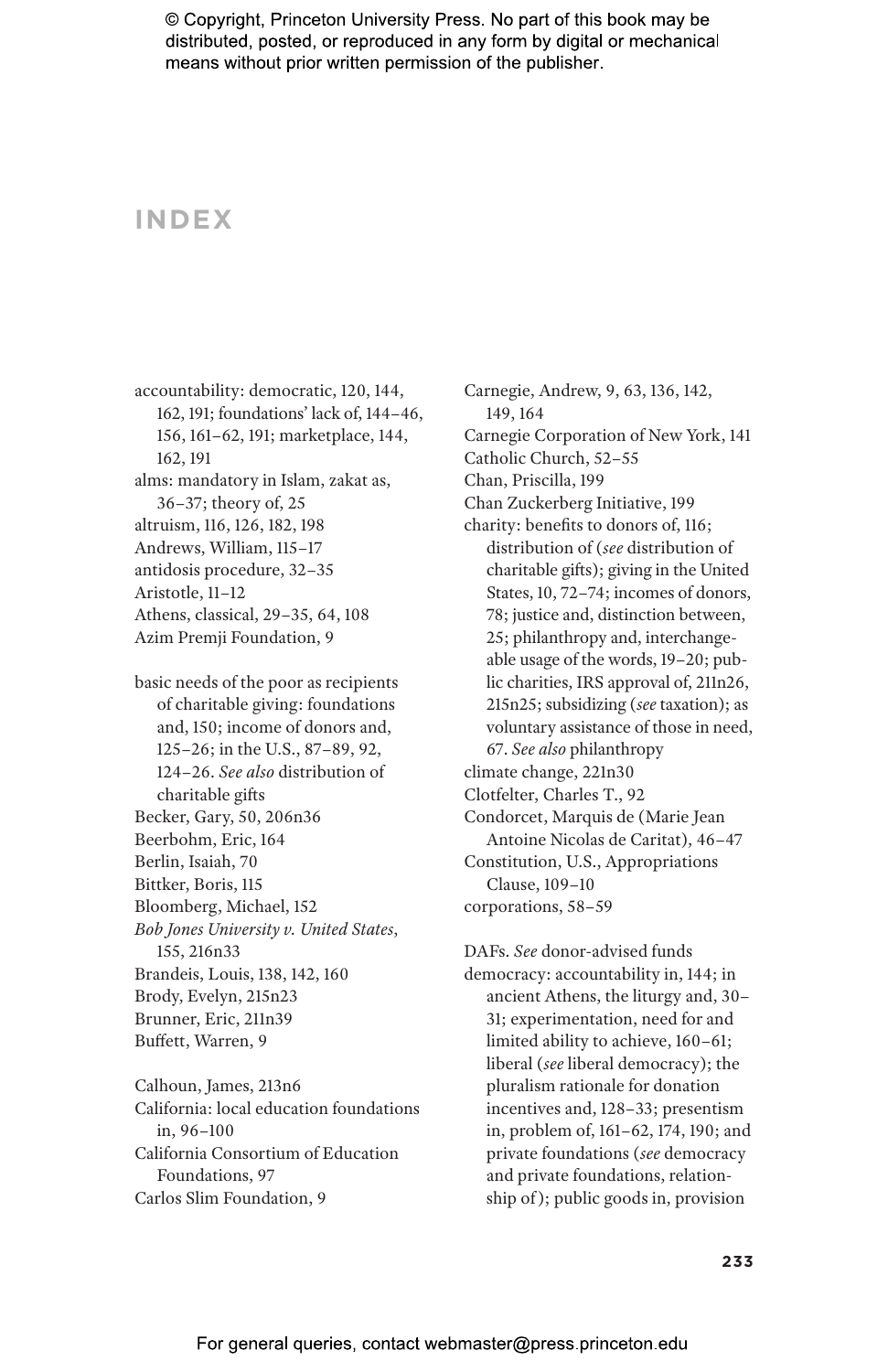#### **234** Index

democracy (*continued*)

of, 154; structuring philanthropy to support, Mill on, 60–61, 63; the waqf system and, 44

- democracy and private foundations, relationship of: the accountability issue, 144–46, 156, 161; arguments for a positive, 152–53, 168; the compatibility issue, 44–45, 60–61, 63–64, 136–38, 140, 143; discovery argument for a favorable, 152–53, 159–66, 174; donor-directed purpose in perpetuity, issue of, 147–48; foundations as institutional oddities and, 144; intergenerational justice and (*see* intergenerational justice); liberal democracies, role of foundations in, 136; pluralism argument for a favorable, 152–59; questions and arguments regarding, 150–52; tax subsidization of foundations, issue of, 148–50; the transparency issue, 147
- dependence, philanthropy and development of, 197–98
- Diderot, Denis, 47

dirty/blood money, problem of, 112 discovery/innovation: foundations and, 159–66, 174, 191–93

- distribution of charitable gifts: basic needs (*see* basic needs of the poor as recipients of charitable giving); equality and, 82–89; by foundations, 90–92, 150; local private fundraising to supplement funding of local public schools, 94–103; redistributive outcomes and, 85–92, 122–27
- donor-advised funds (DAFs), 146, 198–99, 210n25, 219n24

donor direction, 7, 10, 42, 60, 136, 143, 147–48, 155, 189; as donor discretion, 197; as donor intent, 8, 22, 28, 38, 40, 42, 44, 47–52, 62, 107–8, 135–36, 147, 150, 155, 208n13; future generations and, 16, 147–48 Dowie, Mark, 148–49

education: inequality exacerbated in, 101–2; Laski on the deleterious effect of foundation grants to universities, 146; local private fund-raising to supplement funding of local public schools, 94–103; as recipient of charitable giving, 85, 87, 91 effective altruism, 12, 198, 201–2n12 "eleemosynary" aims, 68, 127, 209n6 Eliot, Charles, 5 Elizabethan Statute of Charitable Uses (1601), 27, 63, 68 Embree, Edwin, 167 Emerson Collective, 199 endowments: intergenerational requirements for, 183; perpetual (*see* perpetual endowments); timedelimited, Mill's case for, 55,

60–61, 63, 137

- equality: distribution of charitable gifts and, 82–89; distribution of gifts from foundations and, 90–93; focus on, reasons for, 67; liberty and, 70, 100–101, 103–4; philanthropy and, 68–71; taxation and (*see* taxation). *See also* inequality
- exempt organizations. *See* nonprofit organizations
- Fack, Gabrielle, 215n24, 216n31
- family foundations, 43
- Fidelity Charitable Gift Fund, 199
- Fleishman, Joel, 167
- Ford, Henry, II, 206–7n36
- Ford Foundation, 206–7n36

Foundation Center, 90

foundations: aggregate assets of, 9, 171; democracy and (*see* democracy and private foundations, relationship of ); distributions from, equality and, 90–92, 150–51; as exercise of power and plutocratic voice, 143; family, 43; growth in number of, 9, 141–42; intergenerational justice and (*see* intergenerational justice); legitimacy of, 104, 150–52, 168; local education foundations (LEFs),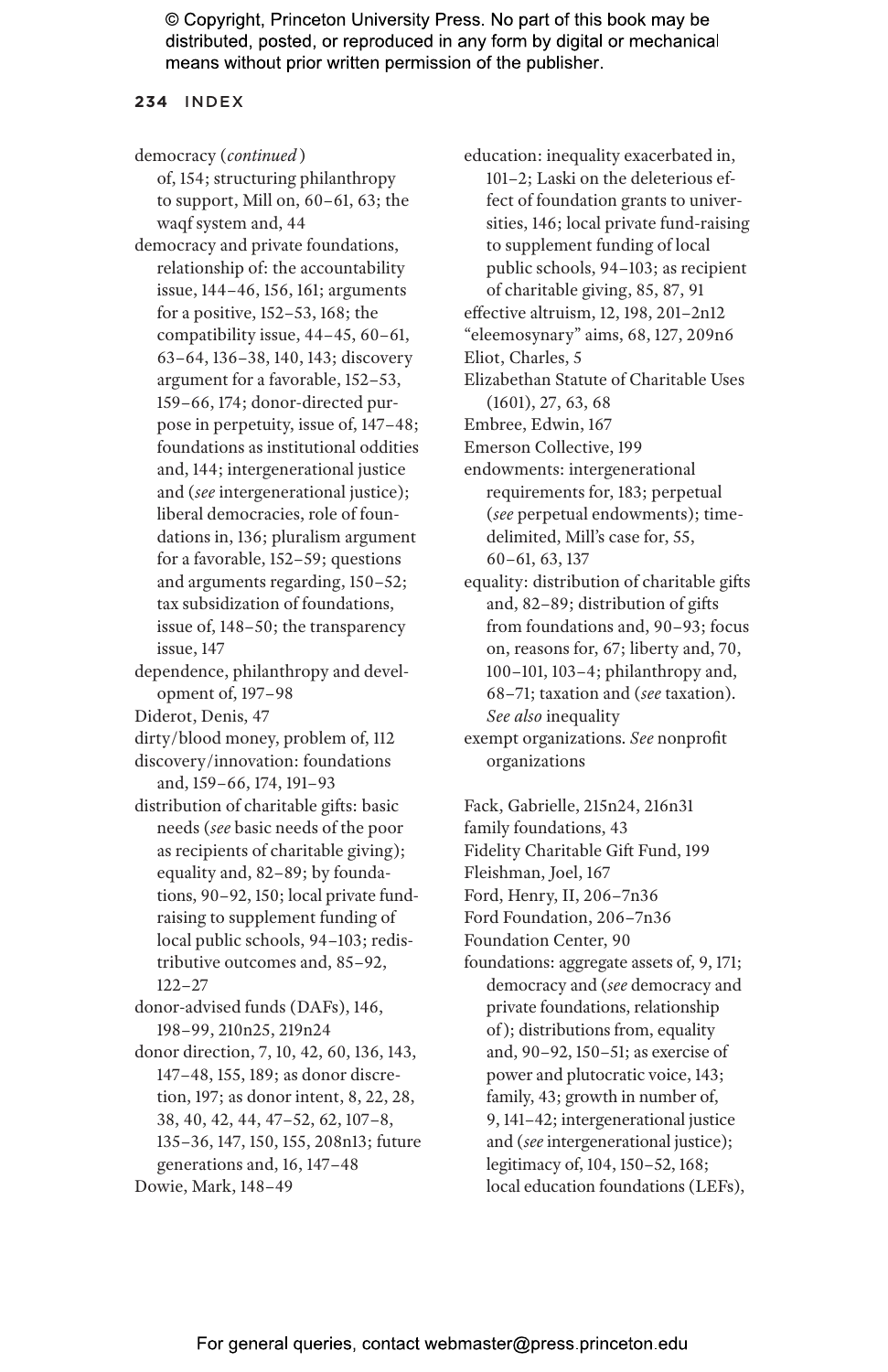#### Index **235**

94–99; origin of general-purpose grant-making (private), 1–7, 136–40; payout rule, 84, 145–46, 171, 210n25; percentage of private giving from, 90; plutocratic bias of, 123–24, 132, 158; purposes of private, 140–43; small, disadvantages of, 157–58, 165; small, growth in number of, 156–57; suggestions for, 166; taxation of net investment income of private, 76; time horizons of, 164–66, 191–93; underperformance of, 167–68; the waqf as precursor to contemporary, 42–44, 140. *See also* endowments; nonprofit organizations

- foundations, arguments against: eighteenth and nineteenth century concerns, 45–46, 52–54; Mill's, 54–62, 108, 135–36, 165; negative effects of foundations, 48; perpetual endowments, objections to, 49–52, 54–60, 62, 135; self-aggrandizement of donors, foundations as, 48–49; Turgot's, 46–55, 62, 108, 135
- foundations, arguments for: discovery and innovation, as a source of, 159–66, 174; intergenerational justice, working towards (*see* intergenerational justice); Mill's timedelimited proposal, 55, 60–61, 63, 137; pluralism, as a source of, 152–59; the political theory of philanthropy and, 197

Future of Humanity Institute, 189

Gabrielsen, Vincent, 30, 33–34, 203–4n11, 203n5, 204n15 Gaspart, Frédéric, 170 Gates, Bill, 9, 143, 145, 152, 201n3 Gates, Frederick, 1–4 Gates, Melinda, 9 Gates Foundation, Bill and Melinda, 9, 92, 94, 120, 145 Gates Trust, 9 generosity: expectations about, 25 gift aid, 121 gift exchange, 24–25

gift giving, liturgies in ancient Athens as, 30 *Giving: Western Ideas of Philanthropy* (Schneewind), 35 Gompers, Samuel, 4 Good Ventures, 200 Gosseries, Axel, 170 Granger, Robert, 218n11 Grant, Ruth W., 212n2 Groenewegen, Peter, 206n30

health care: as recipient of charitable giving, 85, 87, 91, 211n29 history of philanthropy: absence of Islam from the standard, 35–36; foundations, lengthy history of, 140; foundations, public scorn for, 141; the liturgical system of ancient Athens, 29–35; origins, 27; tax incentives as contemporary anomaly, 107–10

- Hodgson, Marshall, 38
- Holmes, Rev. John Haynes, 4–5, 8, 138, 142
- Howard, Christopher, 214n22

ideal theory, 65–66

- inequality: exacerbated by charitable giving, 101–2; the input/supply side of philanthropy and, 69, 78–81; local private fund-raising for public schools as a contributor to, 94–103; the output/demand side of philanthropy and, 69, 82–89; philanthropy and, 9, 69; taxation and, 80–81 (*see also* taxation); worsened by public policies, 93–103. *See also* equality
- institutional forms of/design of philanthropy: the Athenian liturgical system and antidosis procedure, 33–34 (*see also* liturgical system); foundations (*see* democracy and private foundations, relationship of; foundations); liberal democratic justice and, 104–5; the state and, 25–27, 63 (*see also* state, the); time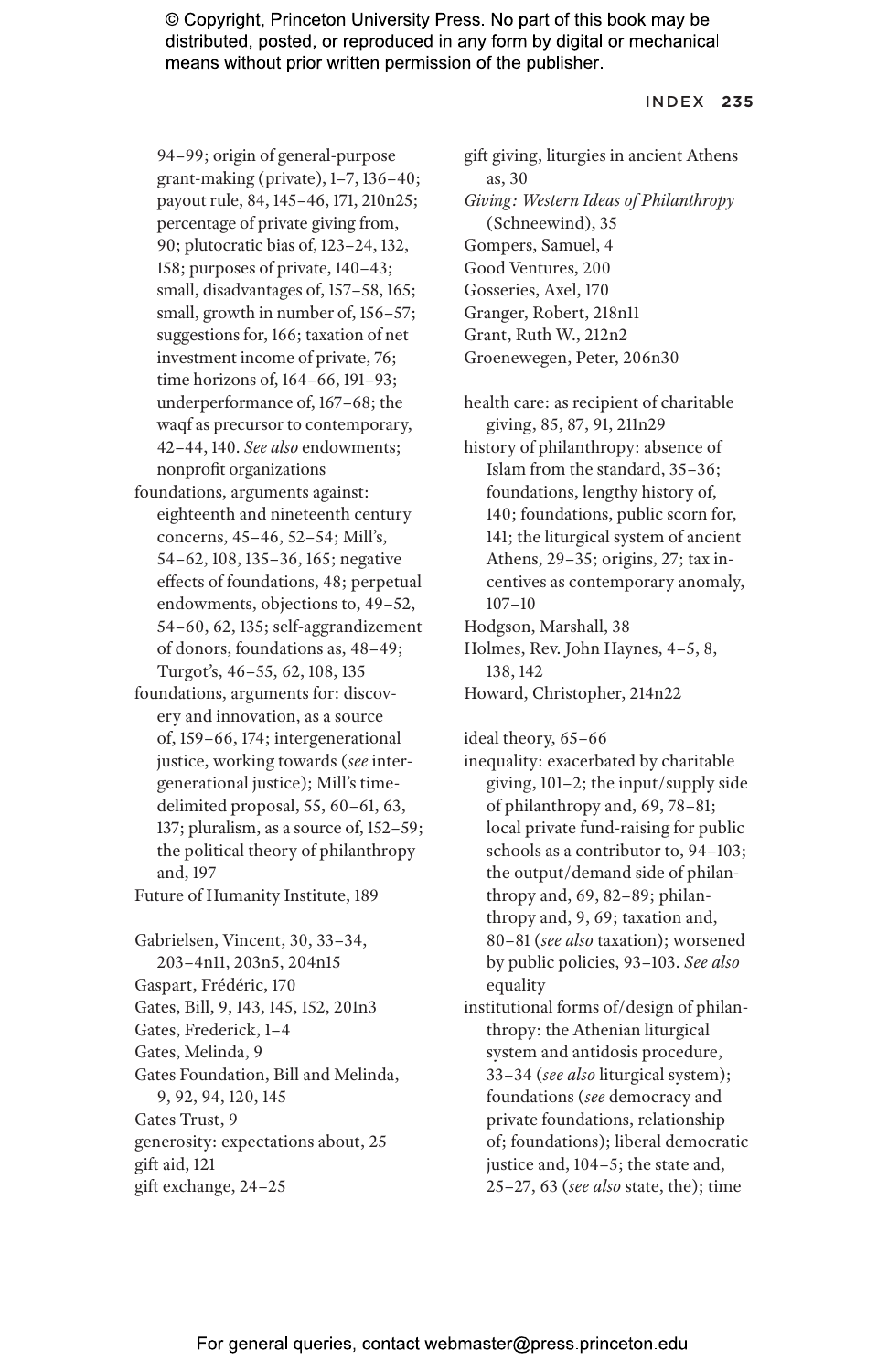#### **236** Index

institutional forms of/design of philanthropy (*continued*)

horizons and, 164–66, 191–93 (*see also* intergenerational justice); the waqf, 36, 39–40 (*see also* waqf, the) intergenerational assistance, principle

- of, 177
- intergenerational justice: charitable transfers of wealth and, issues of, 170–75, 193–94; the difference principle and, 183–84; the discovery argument, 190–93; global perspective on, 189–90; limits of democracies regarding, 190–91; the precaution against remote risks argument, 184–90; probabilities and magnitudes in assessing, 185–88; Rawls' theory of, 175–78; the reproduction of social capital argument, 178–84; state encouragement of intergenerational transfers to foundations, reasons for, 173–74
- intragenerational justice, 170
- Islam: absence of from standard history of philanthropy, 35–36; Judaism and, 205n20; sadaqa, 37–38; the waqf (*see* waqf, the); zakat, 36–37
- Jefferson, Thomas, 165–66, 219n30 justice: distinction between charity and, 18, 25; distributive, 111–12, 118, 124, 186 (*see also* distribution of charitable gifts); reparative, 151 justification of incentives for philanthropy, 104–5, 108, 114, 133–34,
- 149–50; efficiency rationale, 119–27; framework for, 110–13; indefensibility of current U.S. policy, 134; pluralism rationale, 128–33; tax base rationale, 115–19
- just savings principle, 23, 173–79, 183–86, 188–90, 193

Kant, Immanuel, 52, 111–12 Kennedy, Caroline, 95 Keppel, Frederick, 218–19n23 Kozol, Jonathan, 96

Kuran, Timur, 44, 205n23, 205n26–27 Kymlicka, Will, 18, 202n14 LaMarche, Gara, 167 Landais, Camille, 215n24, 216n31 Laski, Harold, 146 law: nonprofit organizations/foundations and, 26–27 LEFs. *See* local education foundations legitimacy of foundations, 104, 150–52, 168 Levmore, Saul, 216n34 liberal democracy: foundations in, role of, 136; the institutional setting of philanthropy and, 25–26; intergenerational justice and (*see* intergenerational justice); intragenerational justice and, 170; justification of incentives for philanthropy in (*see* justification of incentives for philanthropy). *See also* democracy; equality liberty: equality and, 70, 100–101, 103–4; giving, questions of, 107–10; philanthropy as an expression of, 67–70 Li Ka Shing Foundation, 9 limited liability companies (LLCs), 199–200 liturgical system, 29–35, 64 LLCs. *See* limited liability companies local education foundations (LEFs), 94–99

- Machiavelli, Niccolo, 108–9
- Mauss, Marcel, 24–25, 30
- Mayer, Jane, 200
- Mettler, Suzanne, 77, 209n14
- Mill, John Stuart: criticism of foundations by, 21, 28, 45, 106, 108, 192; democratic constraint of foundations supported by, 142; perpetual and time-delimited endowments, case against and for, 54–64, 135–37, 165; regress, state intervention to prevent, 189
- Montesquieu, Charles-Louis de Secondat, Baron de, 53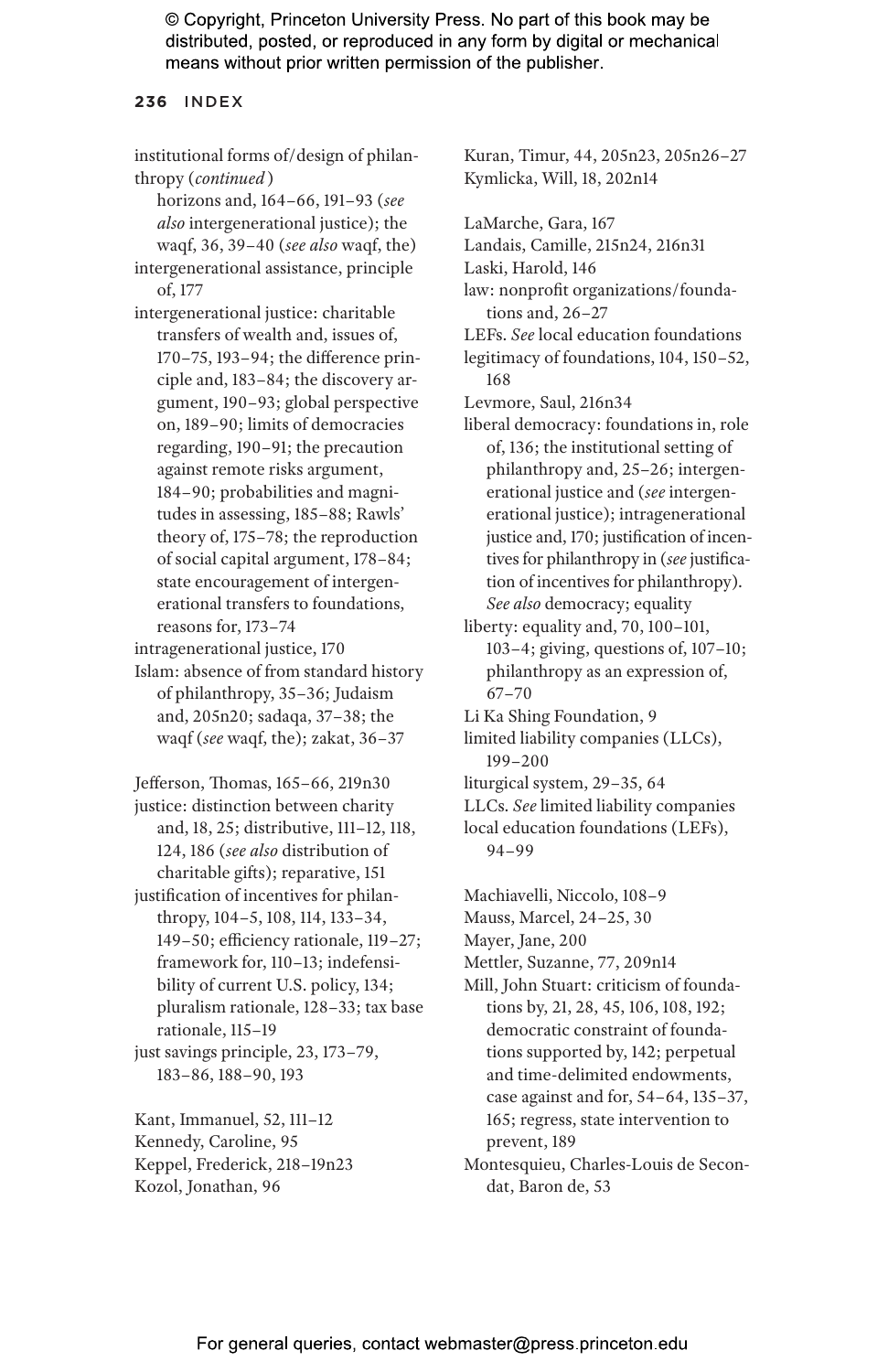#### Index **237**

Moskovitz, Dustin, 200 Murphy, Liam, 92–93, 118–21, 216–17n35 Murphy, Starr, 5–6 Nagel, Thomas, 92–93, 118–21, 216–17n35 national security, philanthropy as a threat to, 46 New York City Fund for Public Schools, 95 Nielson, Waldemar, 167–68 nonideal theory, 66 nonprofit organizations: distributive/ redistributive benefits of, 92–93, 125–26; growth of the sector, 93, 215n25; tax exemption, rationale for, 130–31; tax subsidies for, 75–76 (*see also* taxation). *See also* foundations *Nonprofit Sector, The: A Research Handbook*, 35 Nozick, Robert, 70 Ober, Josiah, 30–31, 33–34 Omidyar, Pam, 200 Omidyar, Pierre, 200 Omidyar Network, 200 Open Philanthropy Project, 189 Open Society Institute, 148–49 Owen, David, 219n31 Packard, David, 206n36 Packard Foundation, 206n36 parent-teacher associations (PTAs), 94–95 paternalism in philanthropy, question regarding, 197 patriotic philanthropy, 35 payout rule, 84, 145–46, 171, 210n25 percentage philanthropy, 133 perpetual endowments: the Catholic Church in France and opposition to, 52–54; the church in Britain and opposition to, 56–59; intergenera-

tional justice and, 171, 189, 192–93; Kant's objections to, 52; Mill's ob-

jections to, 54–60, 62, 108, 135–36, 165; Posner on, 135, 148; Turgot's objections to, 49–52, 62, 108, 135; United States law regarding, 207n43 philanthropy: as an artifact of the state, 8–9, 25–27, 63, 71, 107, 172; charity and, interchangeable usage of the words, 19–20; compulsory, the liturgical system of ancient Athens as, 29–35; equality and, 68–71 (*see also* equality); examining contemporary, reasons for, 7–11; for-profit, 199– 200; institutional frameworks for (*see* institutions for philanthropy); Islamic (*see* Islam); justification of incentives for (*see* justification of incentives for philanthropy); liberty and, 67–70; origin of the word, 27; patriotic, 35; percentage, 133; political theory of (*see* political theory of philanthropy); remaining questions and developments to explore, 197–200; theoretical perspective on, 11–19, 195–97; value of/esteem given to, 14–15. *See also* charity Plato's Academy, 140 pluralism: associational life as a site of, 181; foundations in a democracy, as a positive role for, 152–59; as rationale for donation incentives, 128–33 plutocratic bias, 123–24, 132, 158 Police Department, hypothetical case of, 102–3 political philosophy: questions about philanthropy from the perspective of, 12–13; reasoning in ideal vs*.* nonideal modes, methodological debate over, 65–66 political theory of philanthropy: conclusions drawn from, 196–98; development of, 13–19. *See also* justification of incentives for philanthropy poor, basic needs of the. *See* basic needs of the poor as recipients of charitable giving Posner, Eric A., 204n16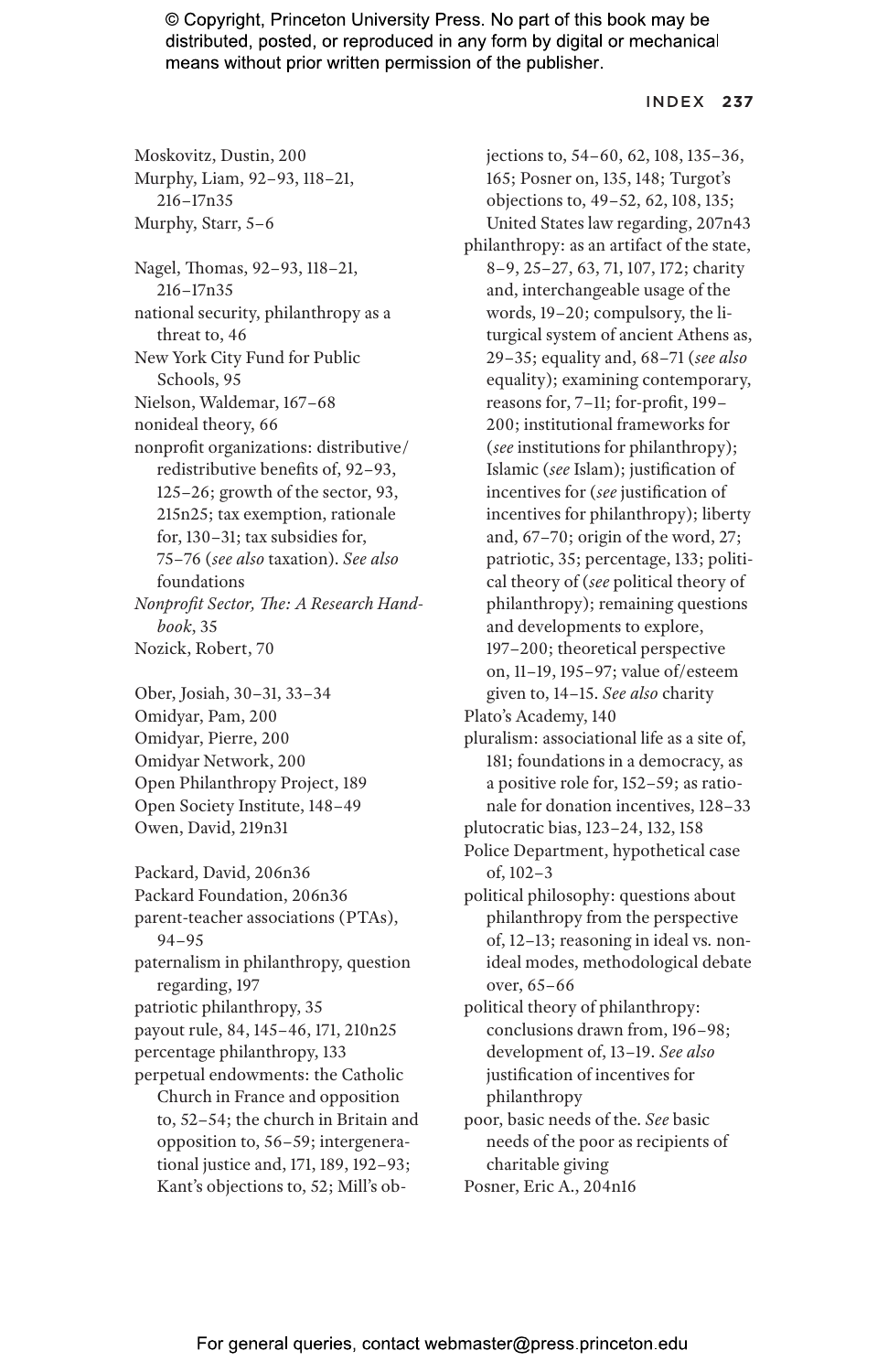#### **238** Index

Posner, Richard, 135, 192 Powell, Lewis, 130, 155–56, 216n33 Powell Jobs, Laurene, 200 power, philanthropy as an exercise of, 7–8, 15–16, 18, 25, 64, 137–39, 143, 148 Pozen, David, 213n10 private foundations. *See* foundations property rights, 111–13, 118 public finance: the liturgical system of ancient Athens as a source of, 29, 31–32, 34; taxation (*see* taxation); the waqf as a vehicle for, 38–39 public goods, 153–56 public policy: distribution of charitable gifts and, 82–89; goals of, equality and, 103–4; inequality worsened by, 93–103; taxation (*see* taxation) Putnam, Robert, 129, 178, 180, 182 Ravitch, Diane, 145 Rawls, John, 23, 173, 175–80, 183 religion: charity and, 27, 214n18; as recipient of charitable giving, 85–87, 90, 117 risk capital, philanthropic foundations as, 159–61, 165, 192, 219n26 Robert Bosch Foundation, 9 Rockefeller, John D., 1–7, 9, 63, 136–40, 149, 201n3 Rockefeller Foundation, 1–8, 137–41, 201n9 Roosevelt, Theodore, 4, 138 Rubenstein, David, 204n17 sadaqa, 37–38 Sage, Russell, 63, 149 Saunders-Hastings, Emma, 208n4 Scanlon, Thomas, 186–87 Schneewind, J. B., 35 Schumpeter, Joseph, 206n30 Sen, Amartya, 66 Simons, James, 218n12 Simons Foundation International, 218n12 Singer, Peter, 12, 201n12

Skocpol, Theda, 180 Smith, Adam, 47 Smithson, James, 213n6 Smithsonian Institution, 213n6 social capital, 173, 178–84 social norms: the activity of philanthropy and, 25–26; liberal democracy (*see* liberal democracy) Sonstelie, Jon, 211n39 Soros, George, 148 state, the: funding associational life through, shortcomings of, 181–82; philanthropic endowments and rights of, 54–60; philanthropy as an artifact of, 8–9, 25–28, 63, 71, 107, 172; policies of (*see* public policy); private foundations and, 42–43; submerged, 77; tax expenditures subsidizing charitable giving (*see* taxation) status signaling, 116, 202n1 Stith, Kate, 109, 212–13n5 Surrey, Stanley, 209n14 Taft, William, 4, 6, 138–39 Talleyrand, Charles Maurice de, 53 taxation: charitable deduction, alternatives to, 81, 127, 132–33; charitable deduction, impact of 2017 legislation on, 210n17; charitable donors, treatment of, 78–81, 107, 114; distributive benefits of the charitable deduction, 92–93, 96, 122–27; of family inheritance compared to transfers to foundations, 171–72; 501(c)(3) organizations, 75–76, 83–84, 95, 117, 127, 130, 145, 215n25; incentives for philanthropy, 26, 74–77, 107, 148–50, 214–15n23; incentives for philanthropy, historical anomaly of, 107–10; incentives for philanthropy, justification of (*see* justification of incentives for philanthropy); itemized deductions, 78–79, 120; Nozick on, 70; philanthropy as a tax cheating strategy, 215n24, 216n31; tax rate and cost